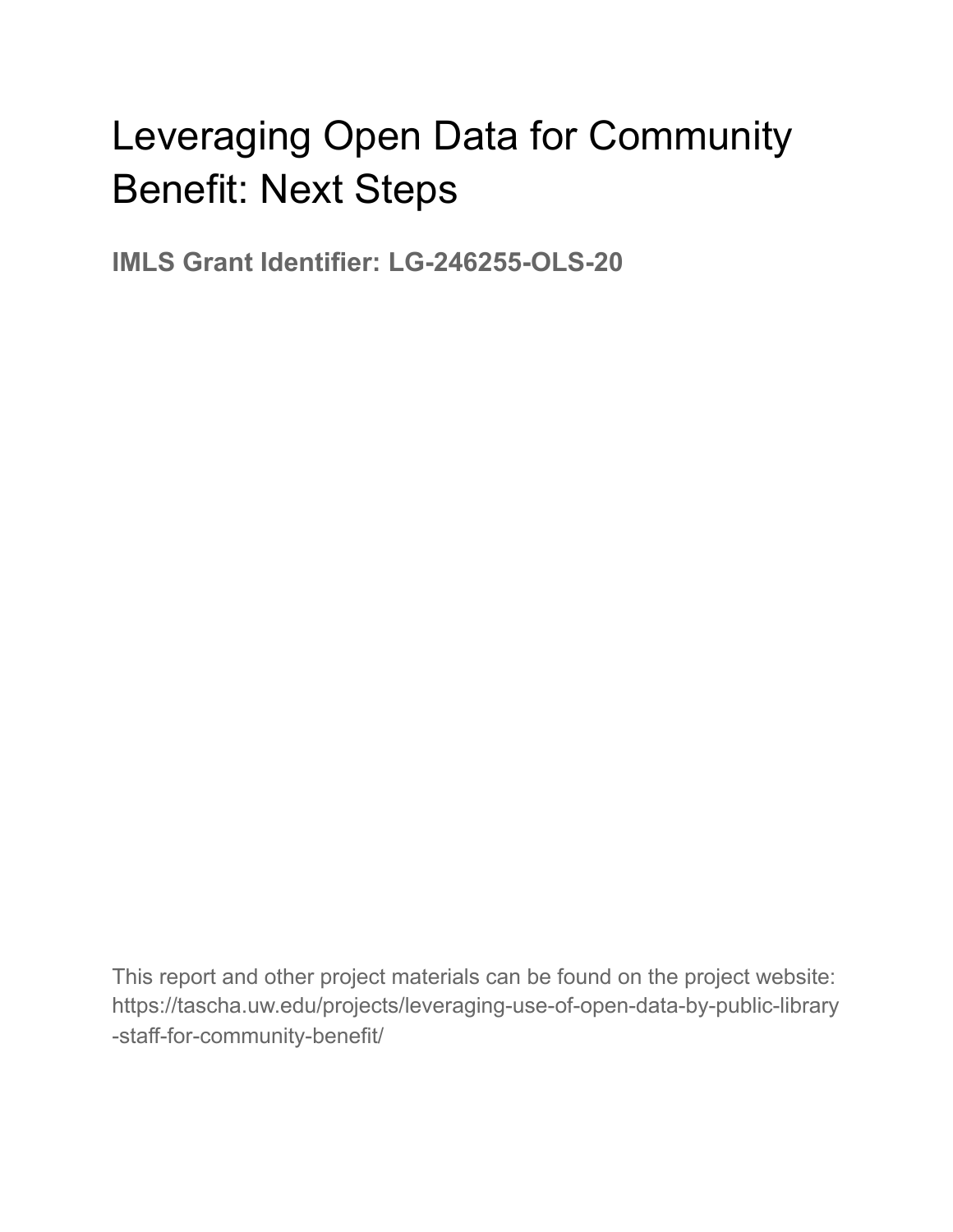## Grant Personnel

*Chris Jowaisas* received his M.L.I.S. from the University of Michigan Information School and has served in various roles involving technology and public libraries since graduating. He is currently a Senior Research Scientist with the University of Washington's Technology & Social Change (TASCHA) Group.

*Bree Norlander* received her M.L.I.S. from the University of Washington Information School and from 2017-2021 was a Data Scientist with the University of Washington's Technology & Social Change (TASCHA) Group. She is currently a Data Engineer at King County Library System (WA).

*Lindsey Schwartz* is a Masters student at the University of Washington Information School.

Acknowledgements:

The project team wishes to thank all of the project participants who shared their insights, experiences, and hopes for their communities.

This work was funded by the Institute of Museum and Library Services (IMLS) under the National Leadership Grant program.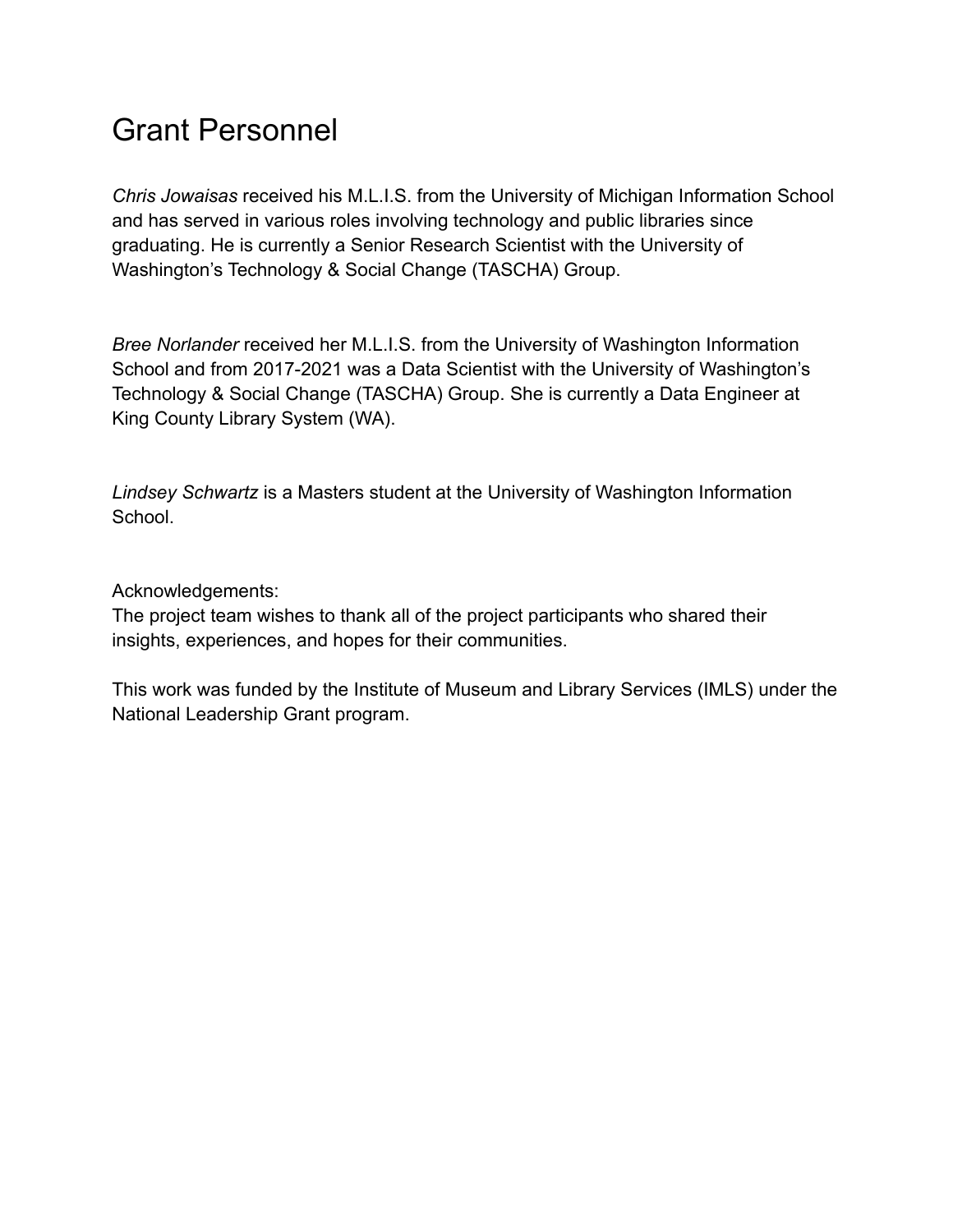# Executive Summary

This planning grant, "Leveraging Open Data for Community Benefit", focused on exploring the potential of open data to assist library staff in planning library services and programs to address the needs of their communities. The project team knew from the beginning of the project that we had a lot to learn. We structured the project to ensure that we would have a high degree of contact with practitioners from a variety of libraries to help us learn in the short time we had for this project. We also wanted to engage with library practitioners to check some of the underlying assumptions that we had as we entered into the project. Similarly to public libraries, we had to adapt our plans for the project to respond to the impacts of the COVID-19 pandemic. Luckily, we had active partners in the public library field who responded enthusiastically to our calls for virtual participation in our interview and workshop activities and shared their insights and wishes as it relates to their communities and the use of open data to plan library services and programs.

A planned output from this planning grant was the creation of a detailed "roadmap" that addressed the technical, organizational, and cultural challenges discovered in the project phases that would need to be addressed to develop an open source data platform for the public library field. Based on our interactions and what we heard from the participants, we determined that further research is needed before developing a data platform. Once it became apparent from our interactions with library staff that we still had much to learn about how open data might be more deeply integrated into planning for library programs and services, we decided that instead we would assemble this document to summarize our learnings and outline a potential next stage of research and engagement.

While the end product of this grant has changed in response to what we've learned, the project itself has generated valuable information that will assist us in planning the next steps. Our project activities generated qualitative data from interviews and workshops. Our analysis of this data helped us to learn more about how library staff currently use open data and how they might use it in the future with additional resources and support.

Our interviews with staff at public libraries, state libraries, and with open data researchers focused on learning about the use of open data in public libraries. For the most part, we learned that library staff did not regularly engage with open data to assist in their planning of specific programs. There were some examples of using open data to assist with strategic planning or thinking about library services overall. The other types of staff that we interviewed provided support to public library staff for a variety of open data needs. For state library staff in our interviews, this assistance often revolved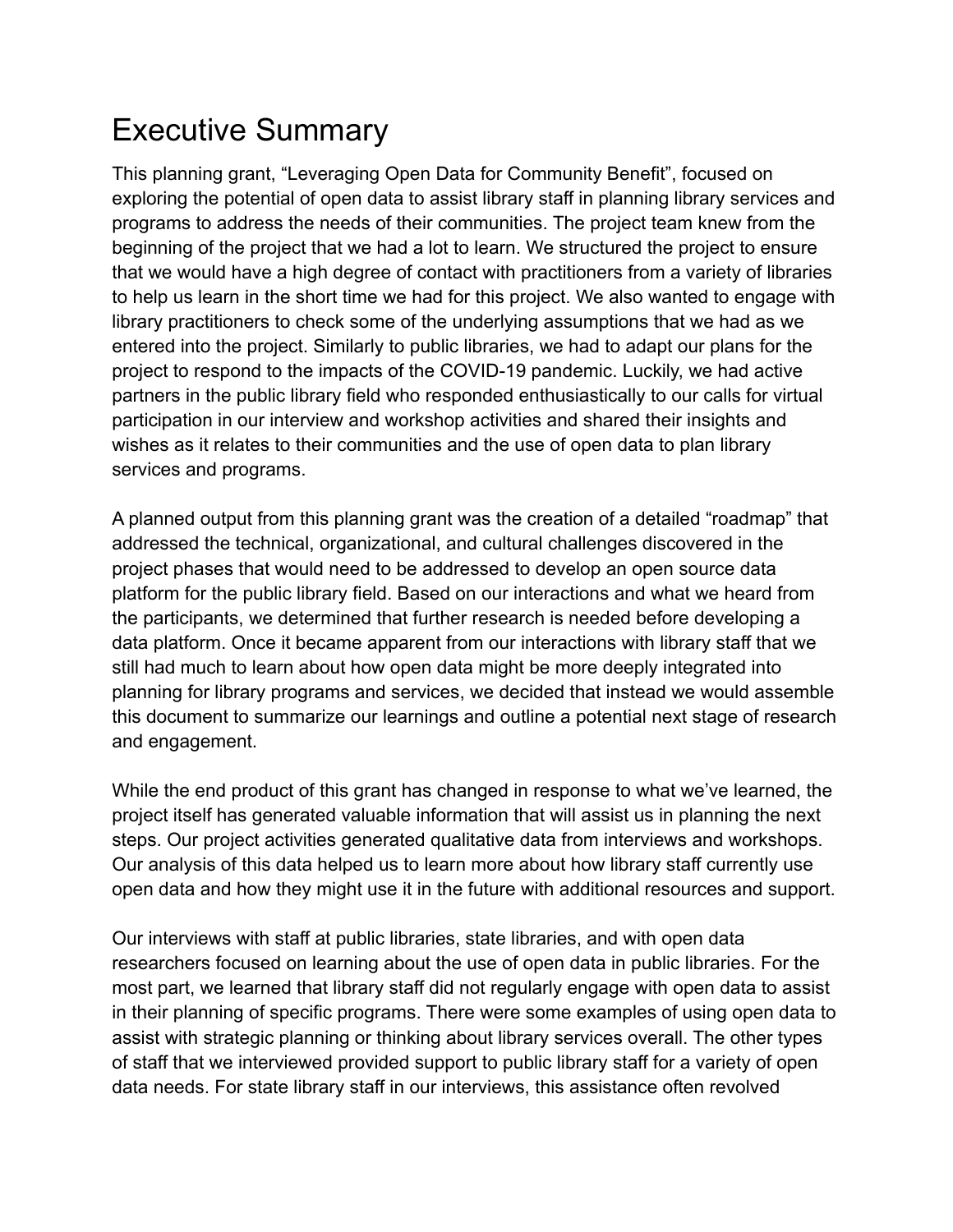around library-centric data (e.g. data reported as part of the required annual state report) rather than community open data. We provide additional detail about who was interviewed, the questions that we asked, and additional findings in the "Interviews" section of this report.

The information from the interviews fed into how we structured the workshops and led us to focus on learning about desired features for an open data platform. In the workshops, we facilitated multiple sessions that explored the common needs and desired functions for an open data platform. These sessions produced many insights from interactions with the participants. This included an observation that although the settings and locales of the participants were very different, many of them shared similar interests and questions about their communities. We provide additional detail about who participated, the structure and content of the sessions, and additional findings in the "Workshop" section of this report.

One of the humbling aspects of research is realizing how little you know about a subject. The flip side of that is how research helps you to see the flaws in assumptions that you had and point you in new directions that you had not planned for and which hold great potential. We submitted a project proposal to IMLS for additional funding that helps us to move this work forward and continues exploring the potential of open data in this area. Our proposal describes how we would provide opportunities to MLIS students to acquire and apply open data and GIS skills in collaboration with practicing librarians to address opportunities and challenges in their communities. We provide additional detail about our proposal, its structure and potential examples, in the "Next Steps" section of this report.

If you have feedback, comments, or suggestions on this report or other project materials or have interest in working with the project team in this area, please contact Chris Jowaisas ([chrisjow@uw.edu](mailto:chrisjow@uw.edu)).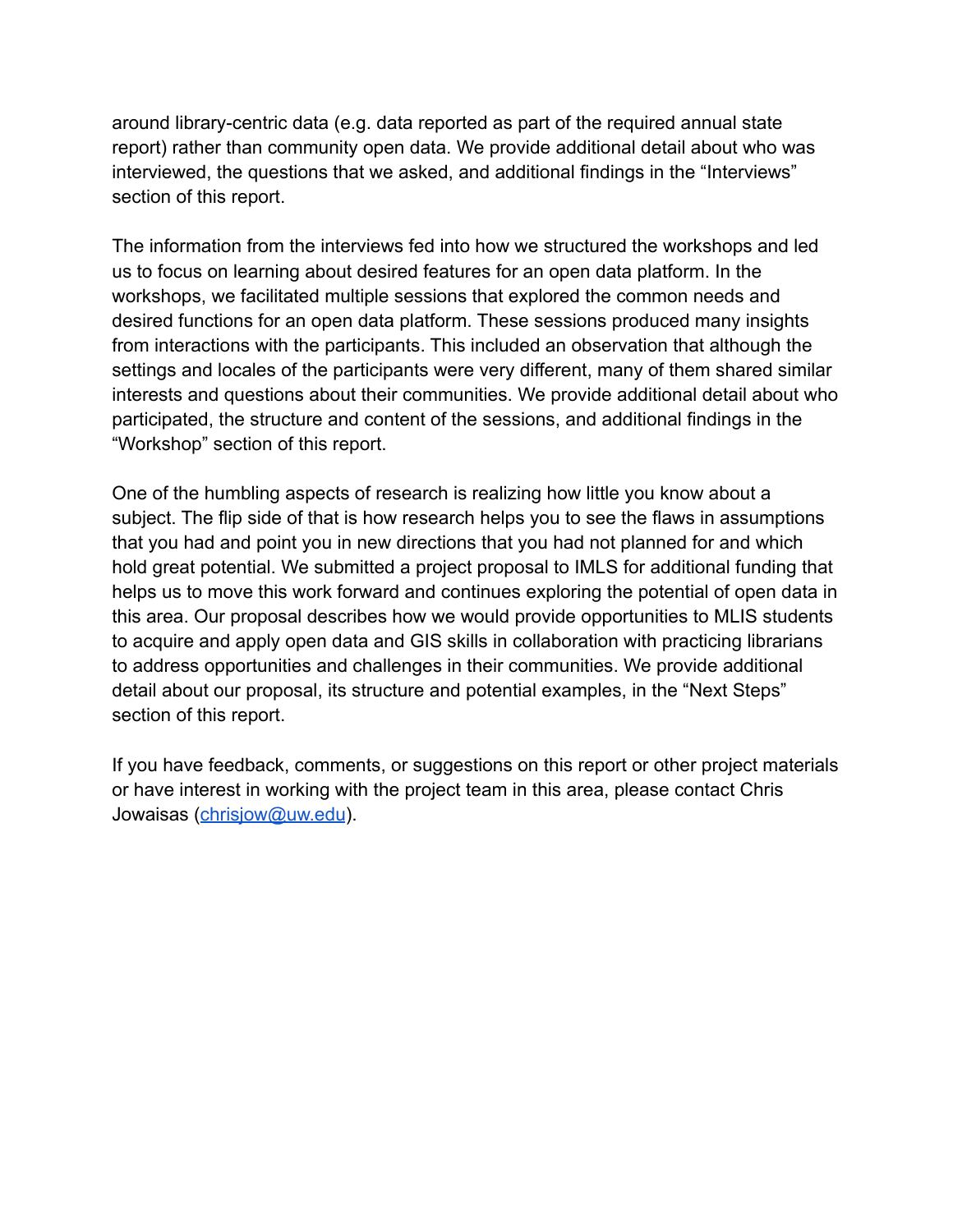# Project Overview

Our team conducted a one-year National Leadership Planning Grant to examine the data needs of public library staff and determine which of those needs can be met through the use of open data to support effective program, service, partnership, and advocacy planning.

For the purposes of this research we are using and have communicated to participants, the Open Data Handbook's definition of open data:

Open data is data that can be freely used, re-used and redistributed by anyone subject only, at most, to the requirement to attribute and sharealike. $<sup>1</sup>$ </sup>

Our key research question asked: what were the primary barriers among library staff to using open data for planning and decision-making? We investigated possible answers to this question by conducting qualitative interviews, a survey, and a virtual workshop (due to COVID-19 restrictions).

After these activities, we believe that the primary barriers among the library staff participants are a complex set of interconnected challenges, including a lack of awareness of how open data could be used for planning purposes and the potential for using current open data tools, and a general lack of capacity for engaging with open data. Overall, the participating library staff expressed a great interest in building their capacity and engaging with these tools to utilize them in planning activities.

We also analyzed open data sets to vet whether they could be used at a relevant level to answer questions that library staff asked about their communities. We used these datasets to generate questions that could be answered with that data in our workshop exercises to understand the interests and priorities of our participants when it came to answering questions about their communities.

The activities described above inform our plan for future research and support of public librarians and MLIS students in using open data. In each of the next sections, we will go into greater detail for each of the project activities.

<sup>1</sup> http://opendatahandbook.org/guide/en/what-is-open-data/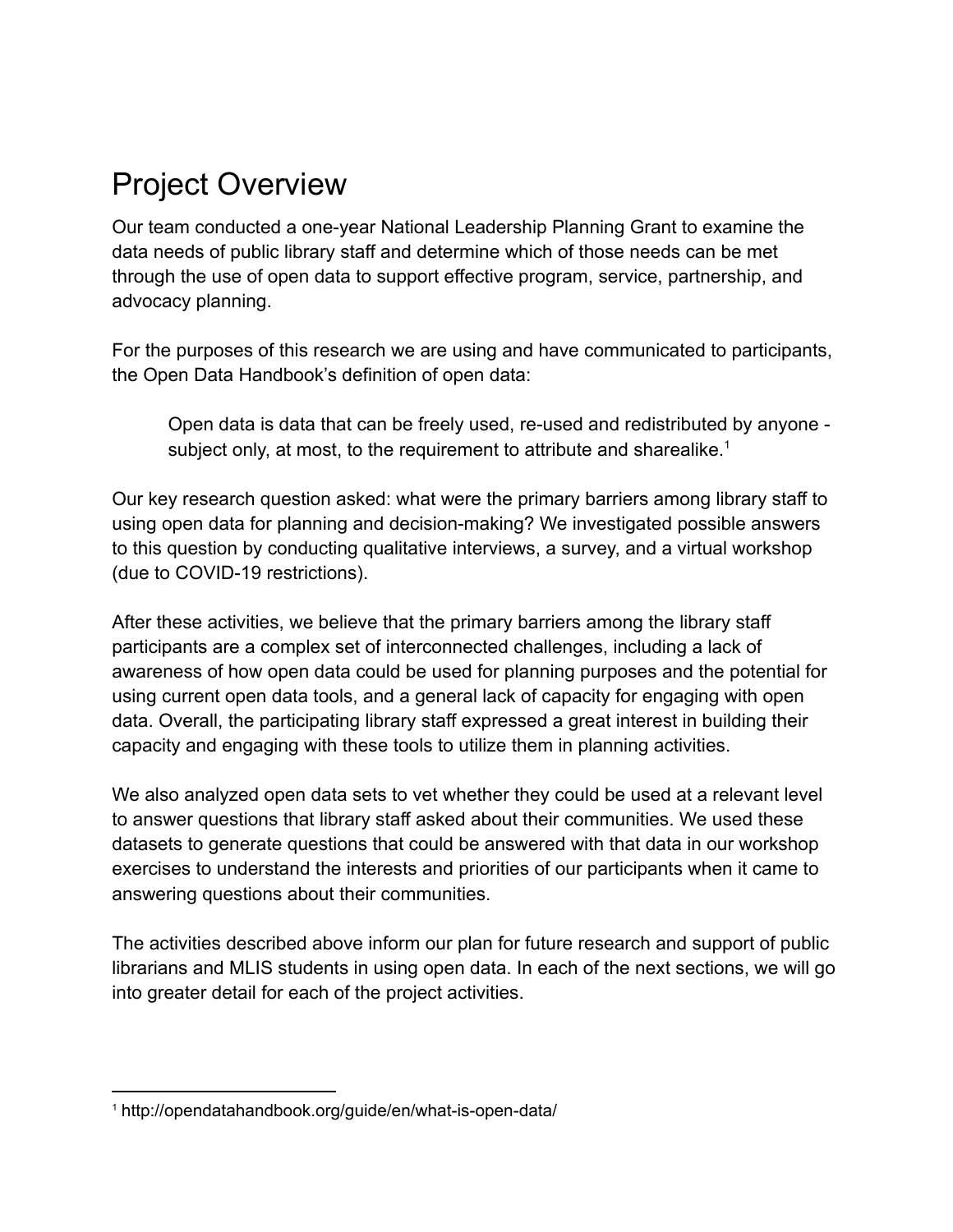## **Interviews**

## Process

The interviews consisted of a set of questions (see Appendix A) that covered the interviewee's role in their organization, their experience with developing programs or services, and interest and use of open data related to their community. We started with the hypothesis that open data could be useful to library staff and that it was currently under-used and difficult to access. The interviews allowed us to check this hypothesis and learn more about the way that public library staff do use, and want to use data in planning.

## Participant Sampling

For the first phase of our project, we interviewed nineteen public library staff and six representatives from state library agencies and open data projects. Interviewees were recruited using a convenience sample of professionals within the research team's network and with a snowball sampling of referrals from interviewees. We made an effort to interview library staff from multiple different library service area sizes and areas of the country.

A breakdown of participant library locales from the Institute for Museum and Library Services' Public Libraries Survey (PLS) is shown in the table below:

| <b>IMLS</b> Locale <sup>2</sup>                                                                                                                                  | <b>Count of Participants</b> |
|------------------------------------------------------------------------------------------------------------------------------------------------------------------|------------------------------|
| 11 – City, Large: Territory inside an Urbanized Area and inside a Principal City with a<br>population of 250,000 or more.                                        | 4                            |
| 12 – City, Mid-size: Territory inside an Urbanized Area and inside a Principal City with a<br>population less than 250,000 and greater than or equal to 100,000. | 2                            |
| 13 – City, Small: Territory inside an Urbanized Area and inside a Principal City with a<br>population less than 100,000.                                         |                              |
| 21 – Suburban, Large: Territory outside a Principal City and inside an Urbanized Area<br>with a population of 250,000 or more.                                   | 2                            |
| 23 – Suburban, Small: Territory outside a Principal City and inside an Urbanized Area<br>with a population less than 100,000.                                    |                              |

<sup>2</sup> Pelczar, M., Frehill, L. M., Nielsen, E., Kaiser, A. & Li, J. (2021). *Data File Documentation: Public Libraries in the United States Fiscal Year 2019.* Institute of Museum and Library Services: Washington, D.C. pp. 25-26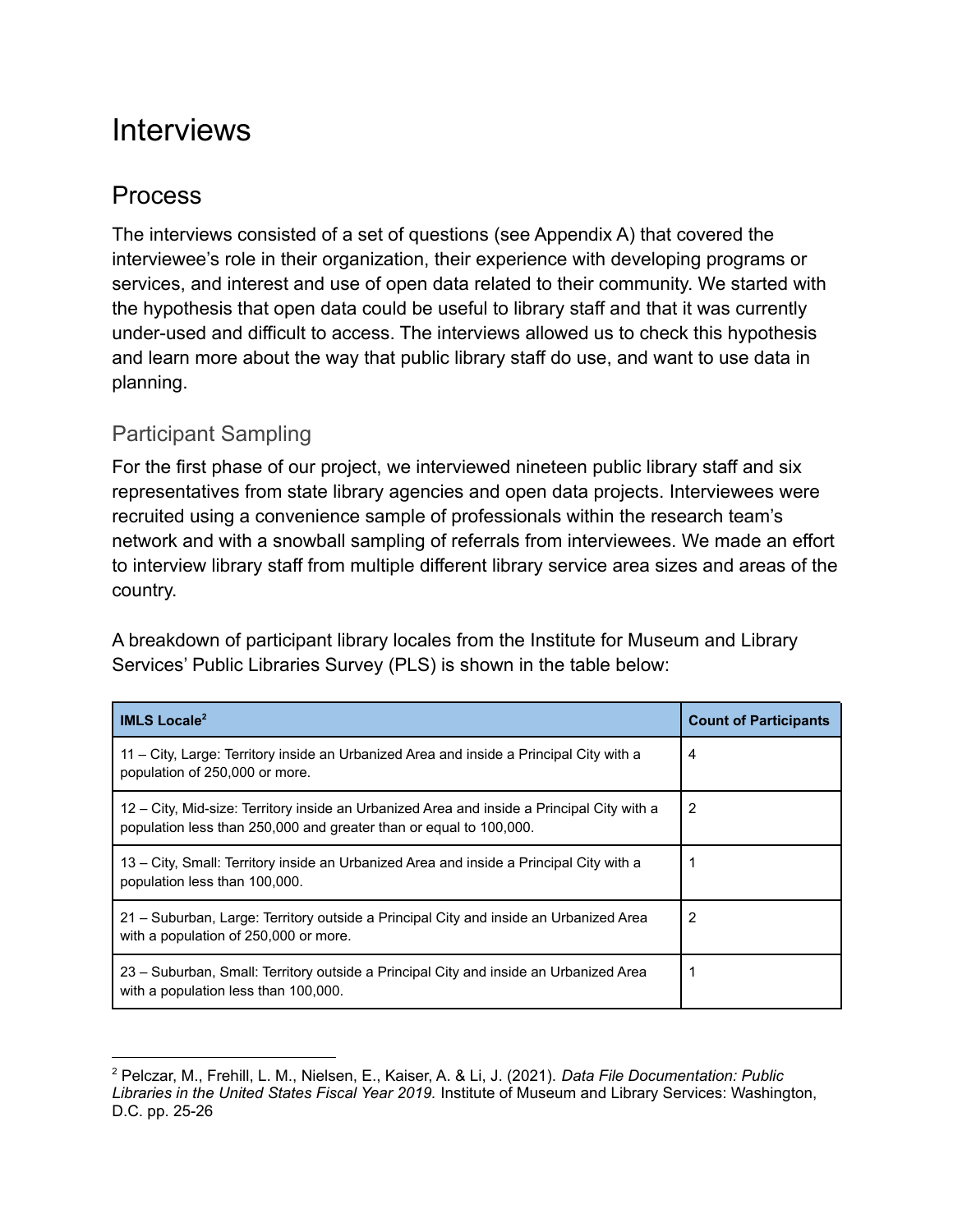| 31 – Town, Fringe: Territory inside an Urban Cluster that is less than or equal to 10 miles<br>from an Urbanized Area.                                                                                                                                          |    |
|-----------------------------------------------------------------------------------------------------------------------------------------------------------------------------------------------------------------------------------------------------------------|----|
| 32 – Town, Distant: Territory inside an Urban Cluster that is more than 10 miles and less<br>than or equal to 35 miles from an Urbanized Area.                                                                                                                  | 4  |
| 42 – Rural, Distant: Census-defined rural territory that is more than 5 miles but less than<br>or equal to 25 miles from an Urbanized Area, as well as rural territory that is more than<br>2.5 miles but less than or equal to 10 miles from an Urban Cluster. | 3  |
| 43 – Rural, Remote: Census-defined rural territory that is more than 25 miles from an<br>Urbanized Area and more than 10 miles from an Urban Cluster.                                                                                                           |    |
| Total                                                                                                                                                                                                                                                           | 19 |

## What Did We Learn

Through our interviews with librarians, we learned about current practices and potential areas for further exploration when it comes to open data and tools. These initial interactions helped us to gain insights into how library staff work to understand the needs of their communities and the opportunities that exist for using open data to add to or deepen that understanding.

When it comes to current practices, the responses from the interviews described that planning for most library programming was driven by qualitative data, primarily through staff/patron interaction or feedback on existing programming. For quantitative data, the staff often turned to internal library data, such as historical program attendance data and internal resource data such as staff and resource availability. Ideas for programs were generated in an organic way, often through informal interactions with patrons or among staff, as opposed to being driven by top-down planning.

Planning is also impacted by the partner network that the library has within their community. Partners play a variety of roles in working with libraries to deliver programs or services. These can range from exchanging information with staff at partner organizations to a deeper involvement in planning and delivering programs. The depth of involvement can vary across each partner depending on their capacity and interest. Partners and other community organizations, such as schools or other government agencies, also served as sources of information which library staff relied upon to check their assumptions about the community and community needs.

Most staff did not mention the use of open data as a planning tool or that there was specific data that they were looking for that they could not find when seeking information about their community. The most common use of open data was in the preparation of grant applications. Common data sources included Census Bureau, school district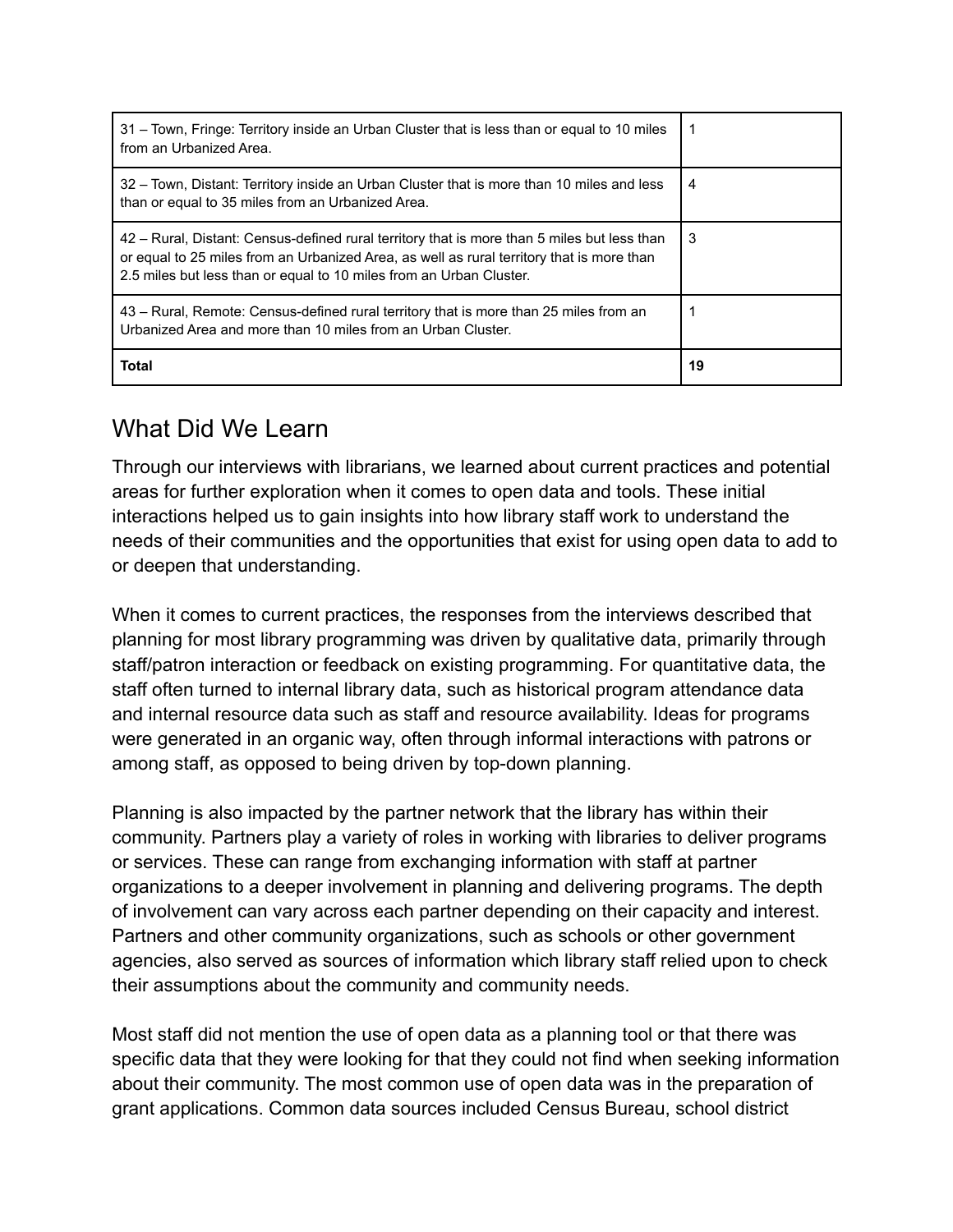websites, and local partners. Multiple participants described a concern that the most recent decennial census would not accurately represent their communities due to political or privacy concerns of community members that the library staff felt led to an undercounting of certain members of the community.

A common theme among almost all the interviewees was a high degree of interest in understanding why community members are not using the services of the library or attending library programs and what drives this lack of engagement with the library. This is not a question that can be answered with open data, but did raise questions among the research team about how libraries might better utilize patron usage data to understand who is and is not using the library's services.

# Workshop

## Recruiting Participants

We recruited participants by inviting interview participants to attend, or to suggest other library staff that might be interested in participating. We also reached out to the Association of Rural and Small Libraries (ARSL) for assistance in recruiting additional participants through their listserv. Workshop participants represented a wide range of service area sizes - from a service population of 1,100 all the way up to 1.4M. The library staff came from a variety of locales for the workshop as seen below:

| <b>IMLS</b> Locale <sup>3</sup>                                                                                                                                  | <b>Count of Participants</b> |
|------------------------------------------------------------------------------------------------------------------------------------------------------------------|------------------------------|
| 11 – City, Large: Territory inside an Urbanized Area and inside a Principal City with a<br>population of 250,000 or more.                                        | 3                            |
| 12 – City, Mid-size: Territory inside an Urbanized Area and inside a Principal City with a<br>population less than 250,000 and greater than or equal to 100,000. | 2                            |
| 21 – Suburban, Large: Territory outside a Principal City and inside an Urbanized Area<br>with a population of 250,000 or more.                                   | 2                            |
| 23 – Suburban, Small: Territory outside a Principal City and inside an Urbanized Area<br>with a population less than 100,000.                                    |                              |
| 31 – Town, Fringe: Territory inside an Urban Cluster that is less than or equal to 10 miles<br>from an Urbanized Area.                                           | 2                            |

<sup>3</sup> Pelczar, M., Frehill, L. M., Nielsen, E., Kaiser, A. & Li, J. (2021). *Data File Documentation: Public Libraries in the United States Fiscal Year 2019.* Institute of Museum and Library Services: Washington, D.C. pp. 25-26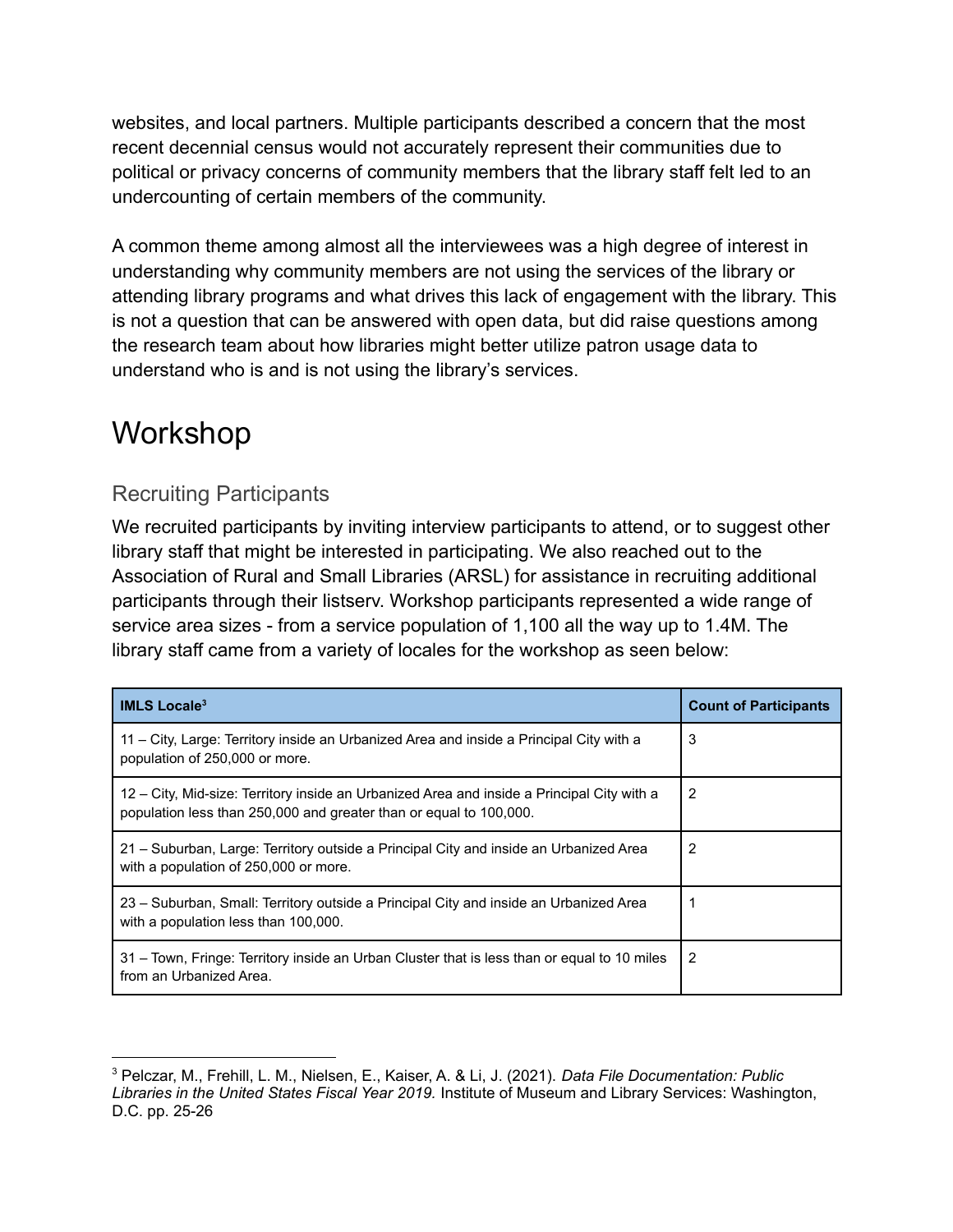| 32 - Town, Distant: Territory inside an Urban Cluster that is more than 10 miles and less<br>than or equal to 35 miles from an Urbanized Area.                                                                                                                  |    |
|-----------------------------------------------------------------------------------------------------------------------------------------------------------------------------------------------------------------------------------------------------------------|----|
| 42 - Rural, Distant: Census-defined rural territory that is more than 5 miles but less than<br>or equal to 25 miles from an Urbanized Area, as well as rural territory that is more than<br>2.5 miles but less than or equal to 10 miles from an Urban Cluster. | 4  |
| 43 – Rural, Remote: Census-defined rural territory that is more than 25 miles from an<br>Urbanized Area and more than 10 miles from an Urban Cluster.                                                                                                           |    |
| Total                                                                                                                                                                                                                                                           | 18 |

While we had to switch our plans from an in-person workshop to a virtual workshop due to COVID-19 and adjust our initial approach, we did see a benefit of being able to have a geographical and locale diversity of library staff attending. We're not sure that this would have been possible to the same degree if we had gone with the original plan of inviting only library staff from Washington libraries.

## **Participant expertise in data use, skills, and capacity**

Prior to the workshop we surveyed participants to help us understand their familiarity with using open data, to help us understand their roles in their libraries, and their interest in topical areas utilized for discussion in the workshop sessions. We received 16 responses. For those that responded to the survey, the graph below indicates the participants self-reported data use, skills, and capacity.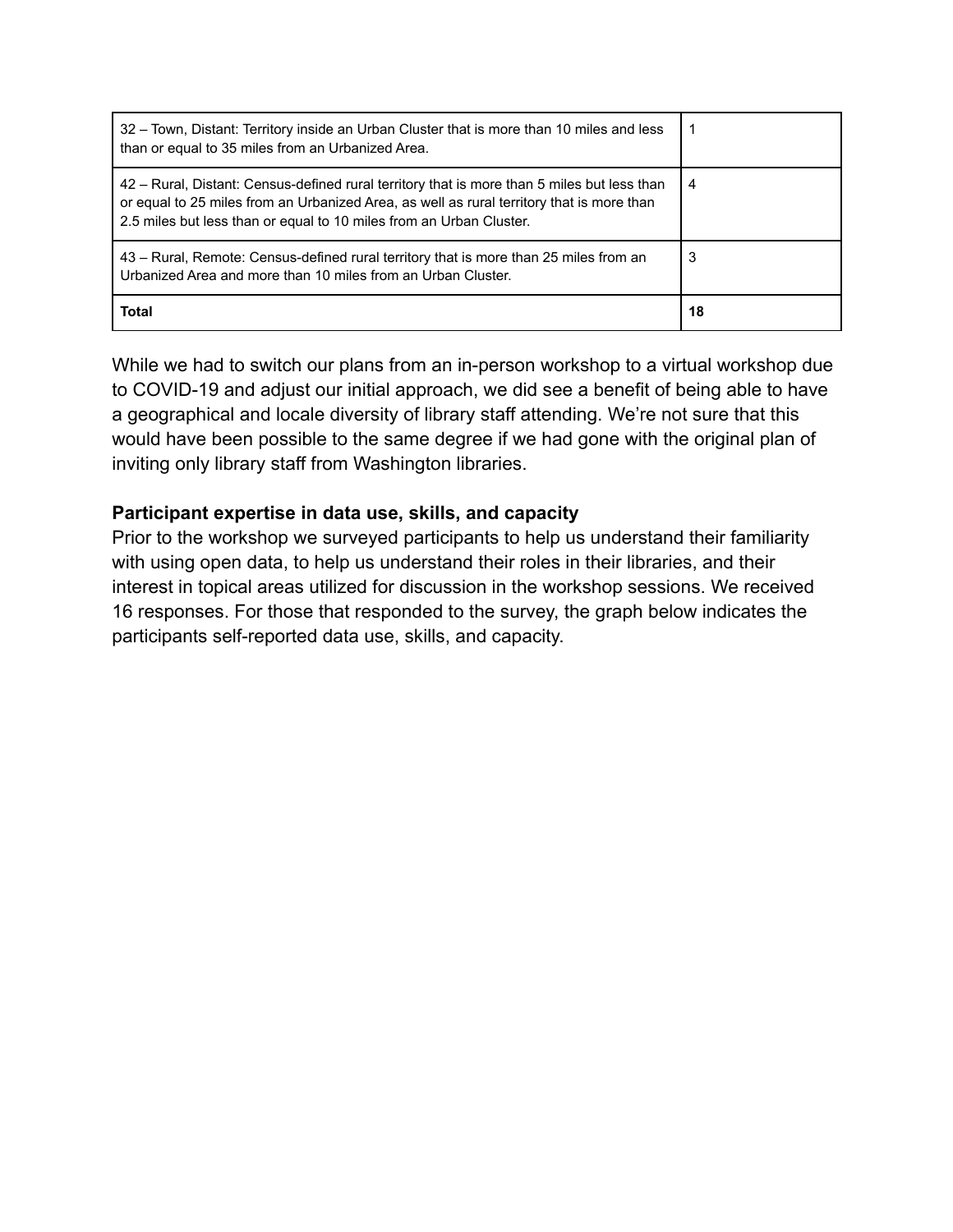

Pre-Workshop Survey: Data Use, Skills, & Capacity

Workshop participants had a range of existing expertise with data, and likewise described reliance on various types and sources of data for their professional responsibilities. Informal patron feedback ("word of mouth"), library program attendance, Census data, and the IMLS' Public Libraries Survey were commonly cited resources. Similar to interview participants' methods, workshop participants primarily utilized interactions with patrons at service points, and programming statistics to gauge patron interests and measure the success of current initiatives.

Similar to the interview responses, the workshop survey responses mentioned using a combination of internal and external data for planning and enhancing programming, and described the value of non-library specific data to more acutely understand the needs of their patron base, including the ability to verify information learned through representative patron interactions. Access to civic data, such as commute patterns, and data acquired through partnerships, such as the local Alzheimer's Association, helped to characterize their patron base outside the physical bounds of the library. Participants frequently formed questions around interrelated issues- for example, how commuting patterns and the availability of remote work affect housing demand- demonstrating recognition of the nuances of their communities' needs within systemic issues.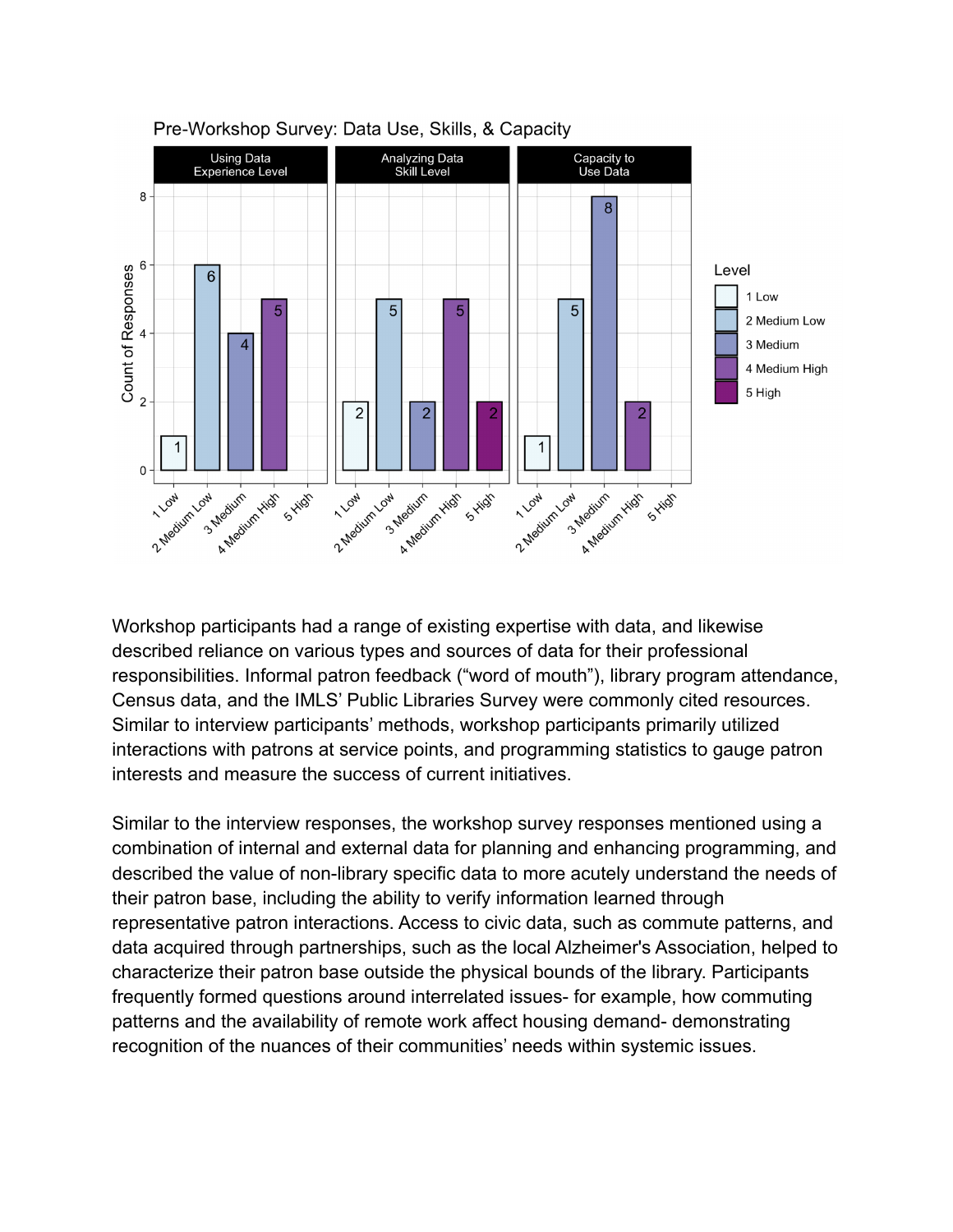## Workshop Structure

The virtual workshop utilized exercises, modified from Robin Davis's Participatory Paper Prototyping Method<sup>4</sup>, aimed at development of a prototype of a website that would best display data and answer questions they had about their communities utilizing open data. The goal of the workshop was about understanding what questions are most important to library staff, how they would use answers to those questions in their work, and how they would like to see those answers presented. The focus of the activities was oriented towards understanding functionality rather than layout or design of a site.

Participants completed activities that focused on exploring the potential of open data in both general and small group sessions. The general sessions at the beginning and end of the workshop served to provide a shared understanding of the project to start the week and the final session provided a summary of preliminary results and an opportunity for participant reflection at the end of the workshop. All participants attended these sessions.

The breakout sessions had small groups of participants working on activities focused on topical areas, such as digital equity or health. These topical areas were selected based on responses to the workshop survey. Each breakout session was structured to focus on two topical areas with discussion on the first topical area centered on questions that had been generated by the project team through an analysis of open data sets (see examples in Appendix B) and that could be answered from this data. The activity focused on discussing and prioritizing questions to help the project team understand the interests of the participant in relation to their community's situation and to see if there was consensus around certain questions.

The second topical area for discussion had the participants generate questions and share them with the group for consideration, discussion, and prioritization (see Appendix C). The intent of this exercise was to have participant generated questions that could be utilized for later research into whether they could be answered with open data sources and to understand the priorities for library staff in these topical areas.

Topical areas that were discussed within the general or breakout sessions included:

- General community demographics
- Digital Equity
- Employment

<sup>4</sup> Davis, R. C. (2020, March 10). D4D Presentation: Participatory Paper Prototyping. Retrieved from <https://go.ncsu.edu/proto>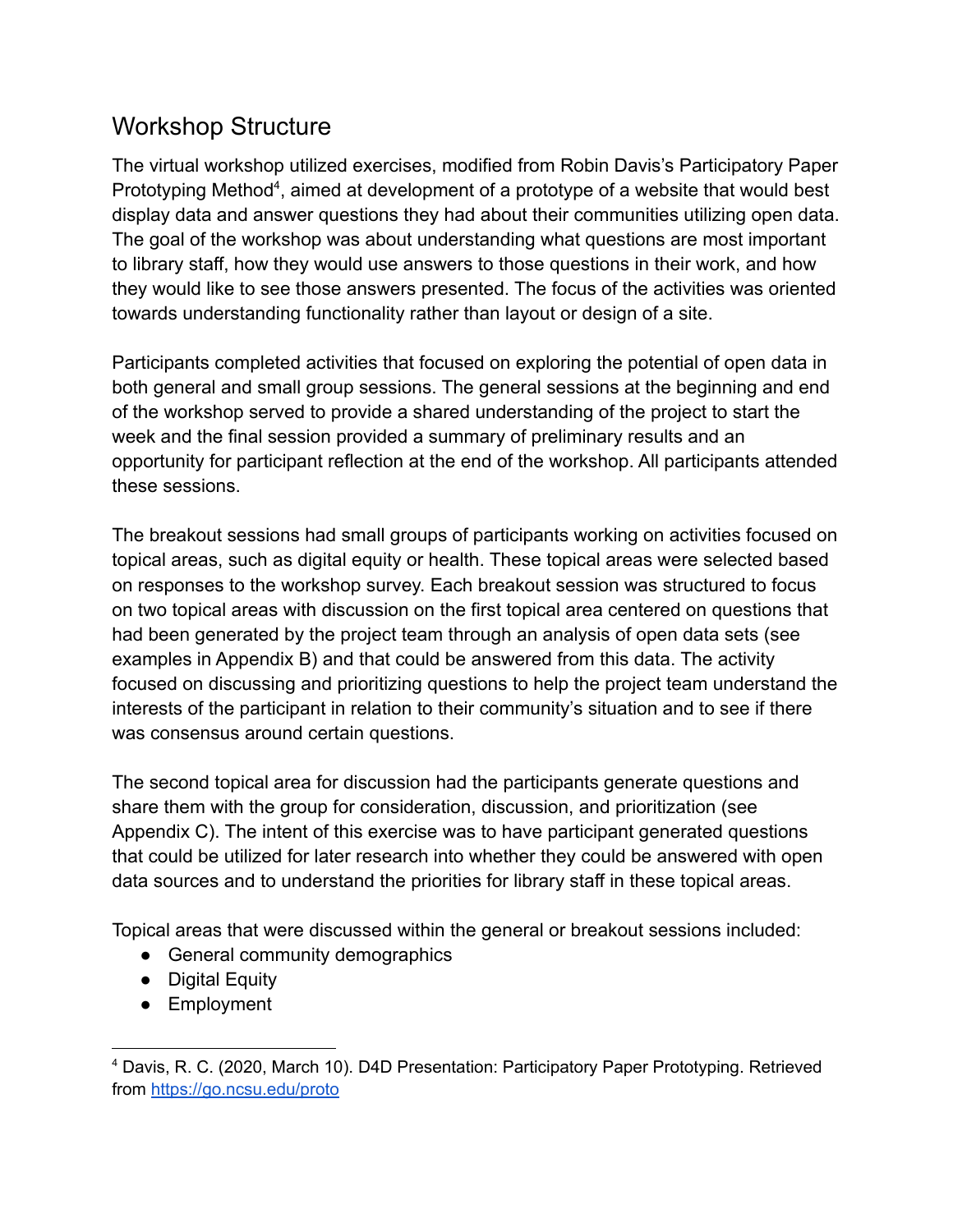- Food and Nutrition
- Children & Youth / Education (K12)
- Economic Opportunity
- Health

We initially entered the workshop sessions expecting that some of the topical areas would fall away in terms of priority and that we would be dealing with a smaller set of topics after the exercises. Instead, a key issue that arose from these discussions and exploration was that our initial assumption on approaching the challenge of using, analyzing and presenting data was centered around these topical areas in isolation. The participants rightly pointed out that many of these topical areas are complex and interconnected and showed how they viewed issues facing their communities. While the data within a topical area was useful in isolation, the full power of it would be realized only when its relationship to other data was made more clear. Participants expressed a desire for a full understanding of their communities across all of these areas whenever possible.

This also translated into the type of features and functionality that participants expressed the desire for in the prototype. Numerous times participants pointed to being able to visualize the data in a spatial manner with configurable maps or areas of interest. They also expressed an interest in understanding trends, not just single data points, and eventually being able to see forecasts for the data. We'll cover more of what we learned from these sessions both in terms of data and functionality for a potential web site in the next section.

These sessions were well-received by the participants and highly useful to the project team as we began thinking about our potential next steps. One observation that was shared by a participant was that even though we had a variety of library sizes and locations, there was a sense that everyone was focused on similar challenges. The participant described it as follows:

"...one of the things that really struck me with every conversation that we had was regardless of the size or the demographics of who we were serving, everyone was really trying to solve the same problems. We often miss that you know if you're in a big city or you're in a suburb or you're in a rural area and you're like well my problems are unique, and while they are, they're also very similar. And I just was very much struck by that and thought it was quite fascinating to hear people thousands of miles away from me having the exact same questions."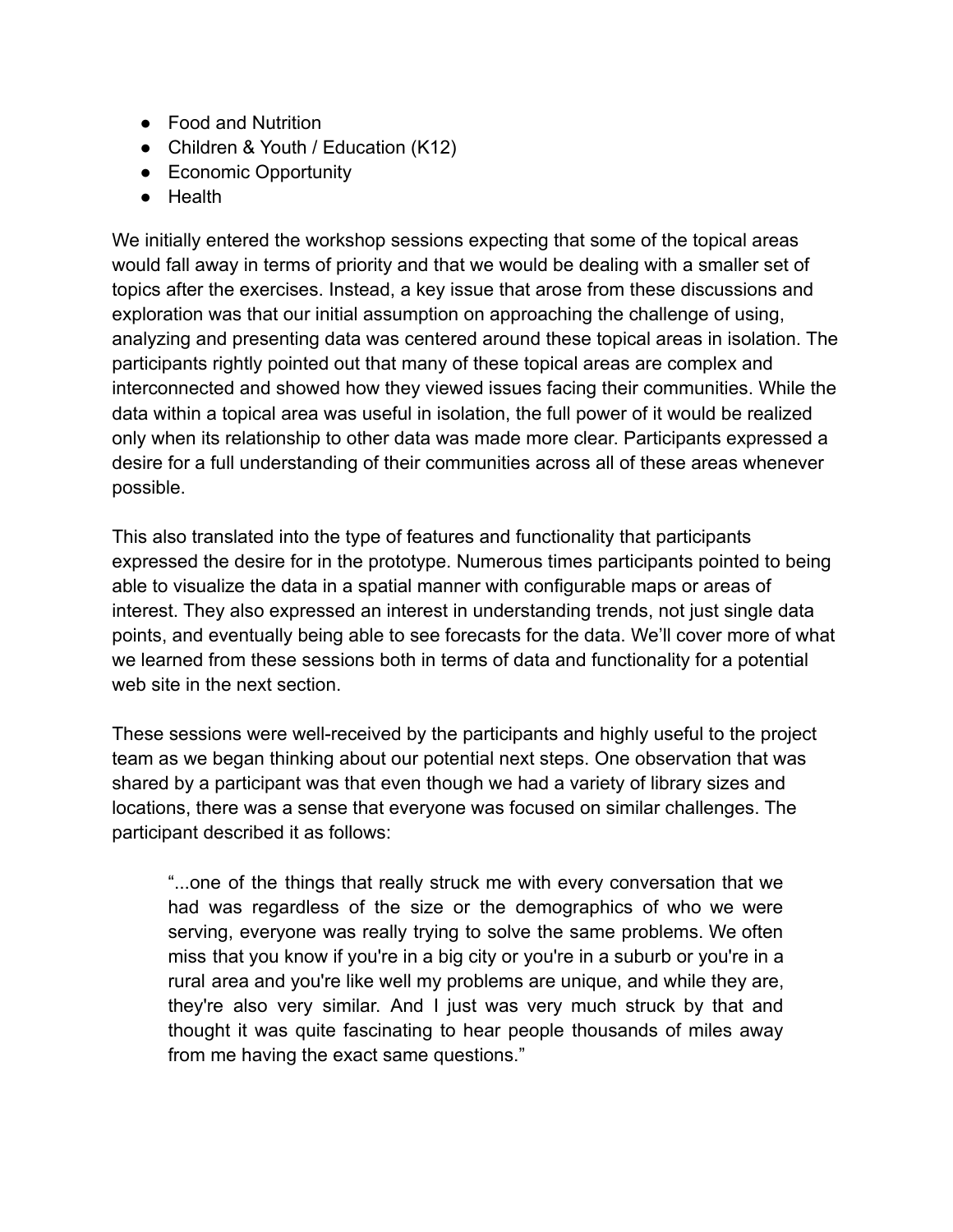## What Did We Learn

The workshop sessions produced learnings primarily in two areas related to a potential tool - the primary purpose and the ideal features or functions.

## **The primary purpose(s) of the tool:**

Librarians' desires for ongoing, holistic perspectives on their communities influenced their vision for a multi-purpose data tool. Initial thinking from the project team about the proposed tool's purpose focused on it being a one-stop resource for community data arranged by topic. Within each workshop session, participants posed questions regarding interrelated issues, drawing connections between the topical areas. Individual questions were often framed in relation to other topic areas, such as the intersection between mental health, substance use disorders, and experiences of homelessness, and aimed at understanding the role the library could play within the larger environment of their community. Participants posed granular questions specific to their communities (e.g. What times do homeschooled kids want to be at the library?), but discussions revolved around shared structural issues facing participants' communities.

Beyond just learning about their community, library staff also expressed the shared desire to identify community partners who could already be working on a solution in their community. While the interviews and surveys pointed to active connections with partners from many of the participants, they also acknowledged that there were gaps in those relationships. Part of exploring data would also include a function to explore potential partners. Each group of participants described the difficulties in facing local issues alone as a single library system or branch, and the desire to contribute to ongoing local efforts, rather than duplicate them.

A few participants named existing partnerships they wished to strengthen and enthusiasm for expanding their current network as they gained clarity on the issues facing their communities with the data tool. Each breakout group in the workshop described the need for data as a means to find solutions to community issues, but frequently cited institutional barriers such as capacity, personnel, and financial resources. Given these limitations, the facilitation of collaborative relationships would likely help sustain or grow local initiatives.

A final possible potential purpose suggested by one participant centered around the tool serving as a way to build a community of practice for library staff. By linking case studies of libraries that had used data for planning a specific program or service in their community from the platform, other libraries could learn from these examples. This would also build awareness of and the value of open data to public libraries.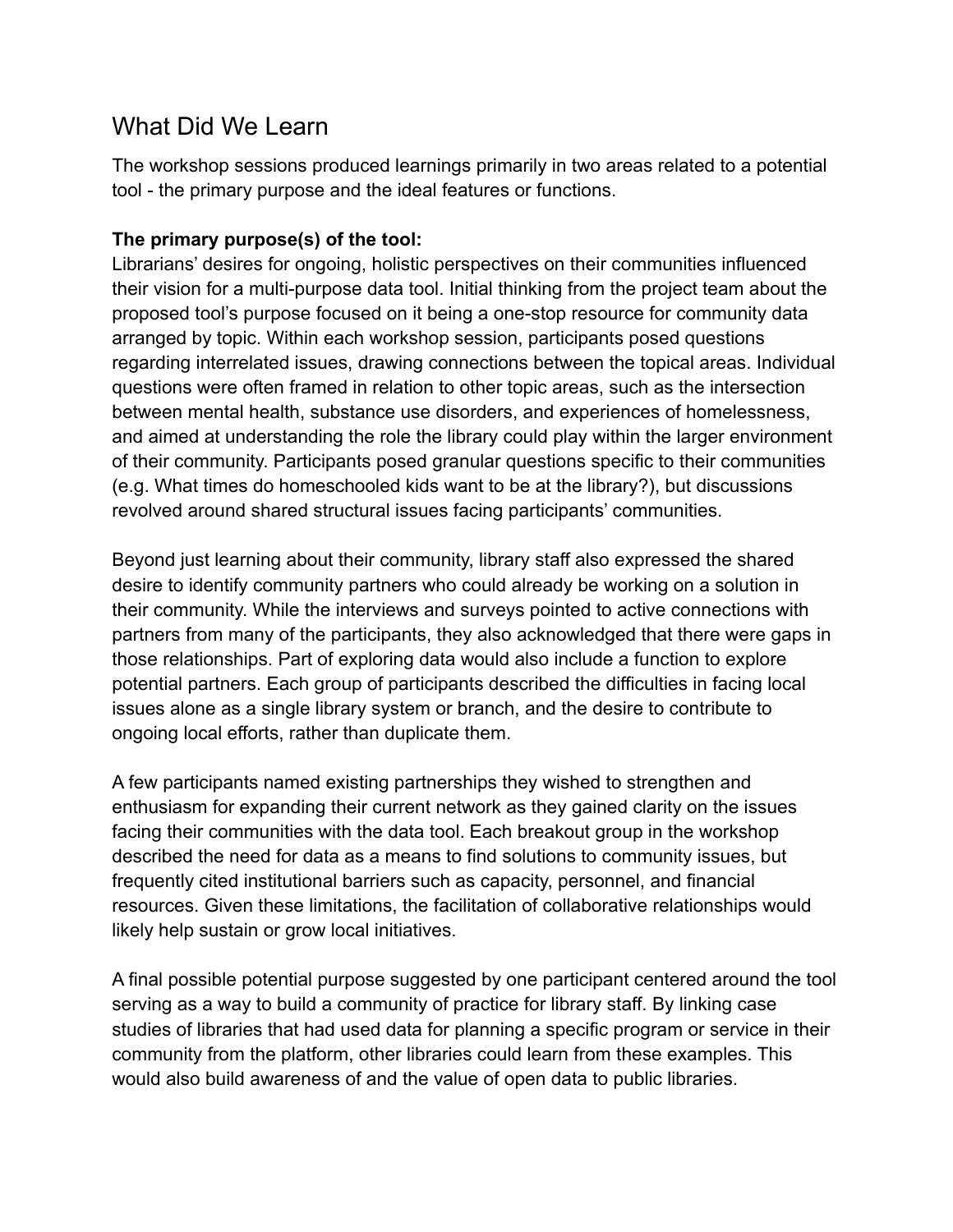### **Ideal features/functions:**

Each workshop session expanded on the pre-supplied questions (Appendix B) to discuss the complex nature of issues facing their communities. This influenced their vision of the tool, notably the ability to correlate and compare variables, and to discern relationships between disparate data sets for richer analysis. Participants also discussed the desired granularity and currency of data accessible through the tool, and were enthusiastic about a full range of options for geographic scope and time comparisons.

Librarians commonly cited how legal "service area" designations did not adequately reflect their patron base and preferred access to data with customizable geographic boundaries. They discussed the possibilities for data specific to branches and the opportunity for comparison between applicable zip codes, between county and state demographics, and to access information on libraries across the United States with similar characteristics. Having the flexibility to customize map boundaries was a popular suggestion so a library could adapt the data to reflect a specific configuration that might not follow the legal service area definition. One example mentioned was a partnership with a local school district whose boundary does not match the library's. In this scenario, the library staff wanted to understand differences between those two areas when discussing potential programs or services offered to the students of the district.

Librarians were highly interested in identifying trends for specific populations over a customizable time range, including the ability to compare relationships between multiple variables. These features were primarily inspired by a desire for a deeper understanding of their communities, but also to be able to measure the impact of efforts. While they were interested in historical comparisons, they likewise wanted the most current data (a challenge in itself), and described an interest in predictive analytics.

To push participants to think expansively when it comes to potential features, we provided a "magic square" icon in the prototyping exercises. This icon could be used to help participants explain a function or concept that didn't neatly fit into the other more standard functions (e.g. "search" or "map"). One such example was the ability for the tool to adapt to future variables such as new legislation. One participant's example for such a query was: How will the introduction of free public school lunches affect food insecurity- and how will we as a library need to respond/adapt?

Due to time and staffing constraints, as well as varying degrees of data literacy, many librarians described a need for easily-obtainable and legible visualizations. Customizable maps, and graphs accompanied by narrative summaries were popular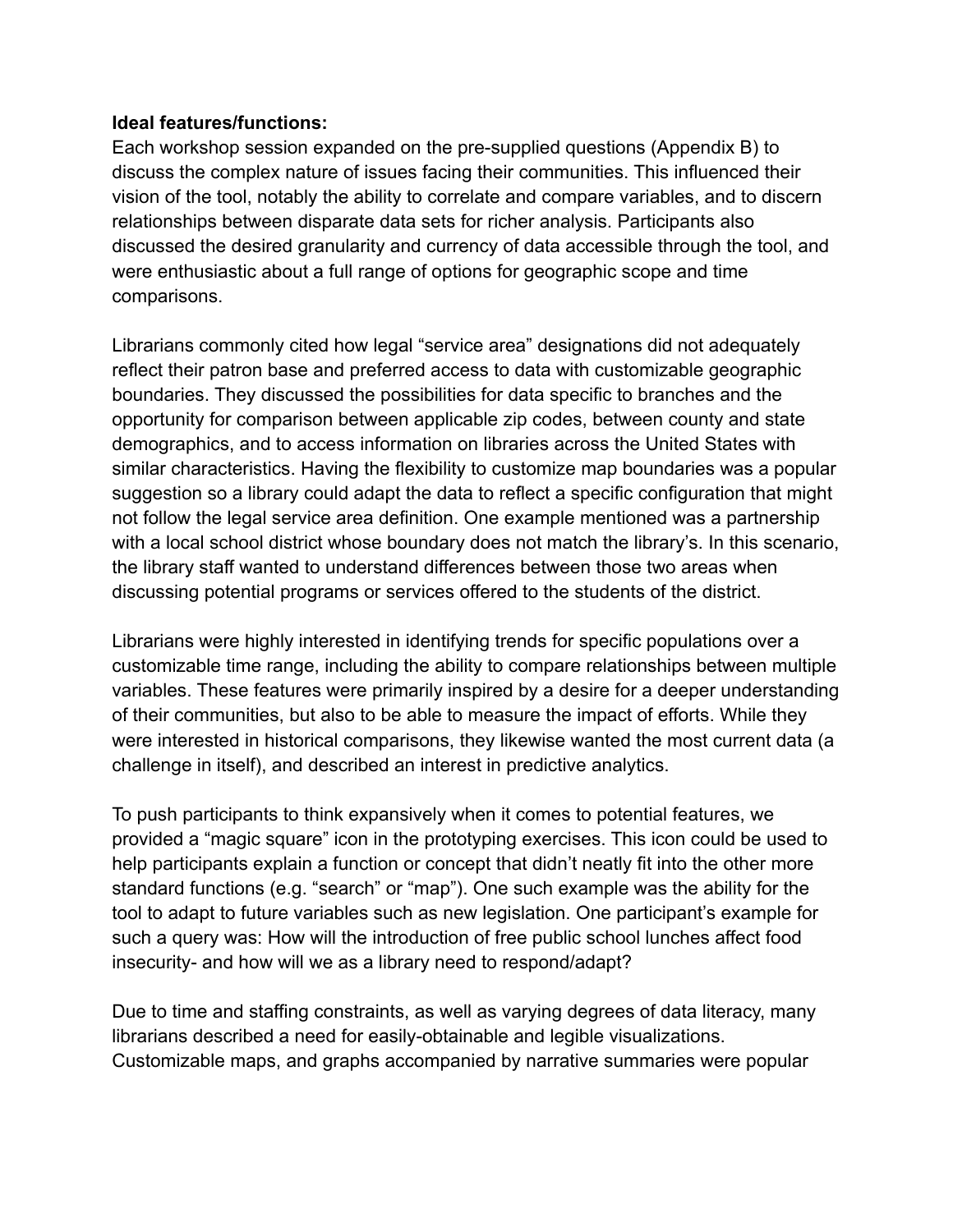desired features. A few librarians voiced an interest in access to the raw data in addition to an immediate visualization in order to perform their own analysis.

Participants' interest in both straightforward presentation and interactive options reflect the different objectives they aim to achieve with the data, including presentation to different audiences. Visualizations should be easy to access and also use with various audiences, including other library staff, external community and government partners, and potential funders.

Librarians described a few standard options for navigation, including a keyword search, filters, and drop-down menus with pre-set topics (e.g. job competencies by industry, income brackets).

Location was frequently cited as a key element for demographic queries, where users could specify their library branch/system and be directed to relevant data. One participant suggested a starting page organized around topical areas that would then allow further customization by location.

A few specific mechanisms for user experience arose in discussions of navigation, likely attributed to the participants' range of data expertise. A few librarians appreciated the phrasing of the supplied questions, and suggested ways in which navigation could center around a fixed set of questions within the tool. Others described a guided experience with tips and tutorials that assist with queries, selection of data sets, analysis, and creation of meaningful visualizations.

Project participants stated that most of them could often find relevant data for their community, but there was less clarity about what that data meant in conjunction with other data or how they could apply it to their planning of library programs or services. Several participants found the manner in which the project team framed the questions used in the workshop exercises useful in providing a perspective that they might not otherwise have employed. Participants noted challenges related to the timeliness of data and also the impact of the COVID-19 pandemic when comparing the same data from pre- and post-pandemic periods. One method for overcoming the timeliness challenge was working with local partners to obtain recent data that might not be available as open data. An example included contacting the school district to understand changing demographics represented in new student data as this was often the most quickly compiled and available data to show demographic changes in the community. These local relationships prove valuable in these cases, but are not scalable from a technical point of view.

It was clear at the end of the workshop that library staff were very interested in using open data to help understand their communities and also as a potential planning tool for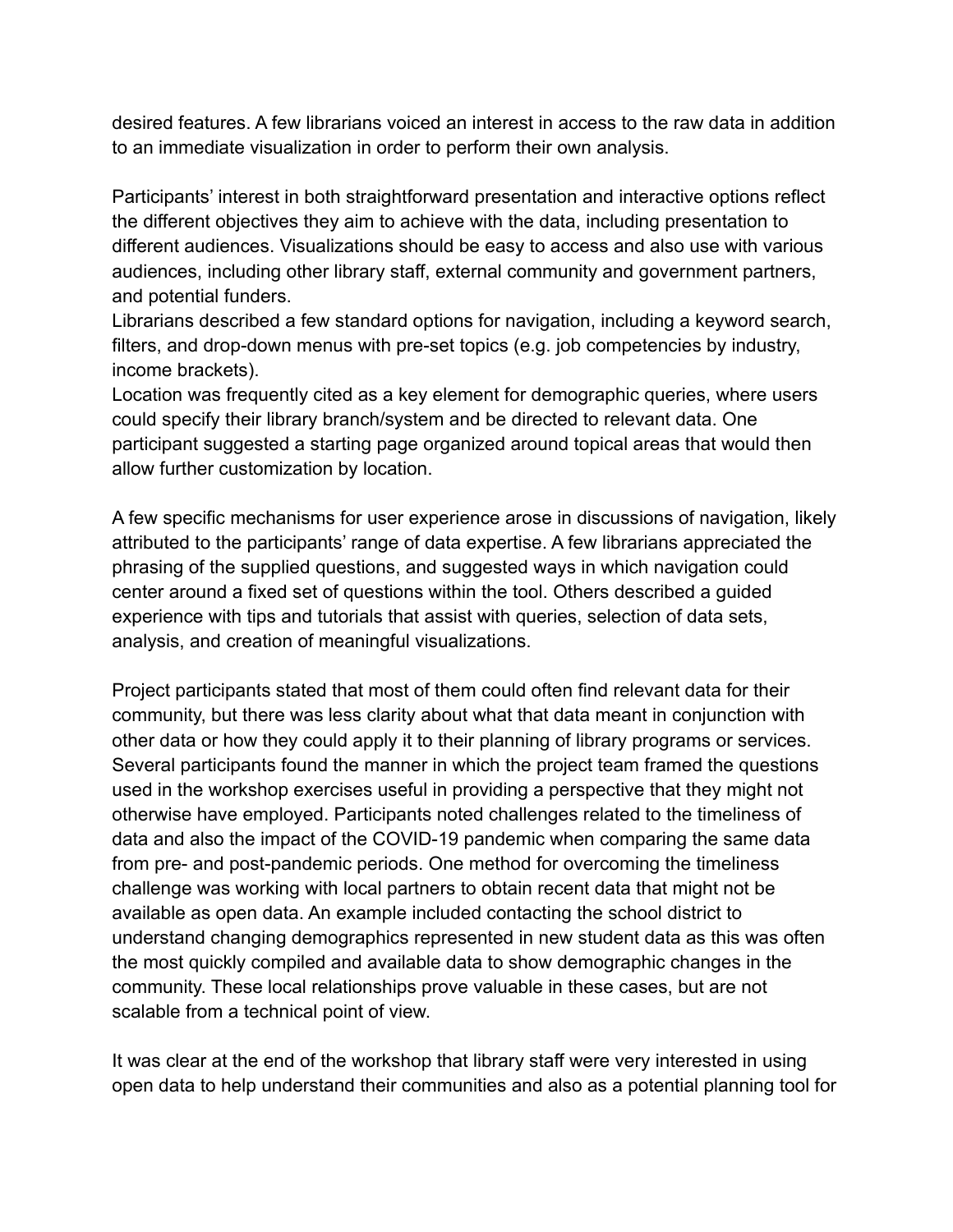programs and services. But to ensure that a data platform for open data would be widely used, it needs to include timely data, it needs to be targeted to the needs of a variety of staff, and it needs to have a clear value proposition.

# Dataset Identification

The project team began a process of identifying open data that they felt would be valuable in helping public library staff learn about their communities and assist them in planning programs and services. We developed a set of criteria that we used to guide our evaluation and selection of potential open data sets. The criteria included the following:

- Large regional applicability, preferably national
- Nuanced data down to local level
- Data applicable to topics mentioned in interviews
- Data published or updated in past 2 years preferably updated on annual basis
- Easy to access by API or download
- Data completeness
- Data cleanliness
- License / Use

On almost all topical areas explored in the workshops, we were able to find data that answered questions that library staff were interested in for their community. A challenge that became more apparent as the workshop went on was not a lack of available, relevant data for library staff to utilize, but the integration and maintenance of the vast number of data sets that could be used across the topical areas.

We found several "boutique" data sets that were focused on timely topics, such as the opioid epidemic, that met most of our criteria for potential inclusion. These datasets highlighted a challenge in that they were more timely than those produced by the federal government, but also potentially could disappear as funding or interests of the entity publishing or collecting the data shifted.

The preliminary analysis of datasets will be made available on the project website at the end of the project. Ongoing analysis of datasets and their applicability to planning will be continued as part of our ongoing work in this area and the dataset analysis document will be updated as needed.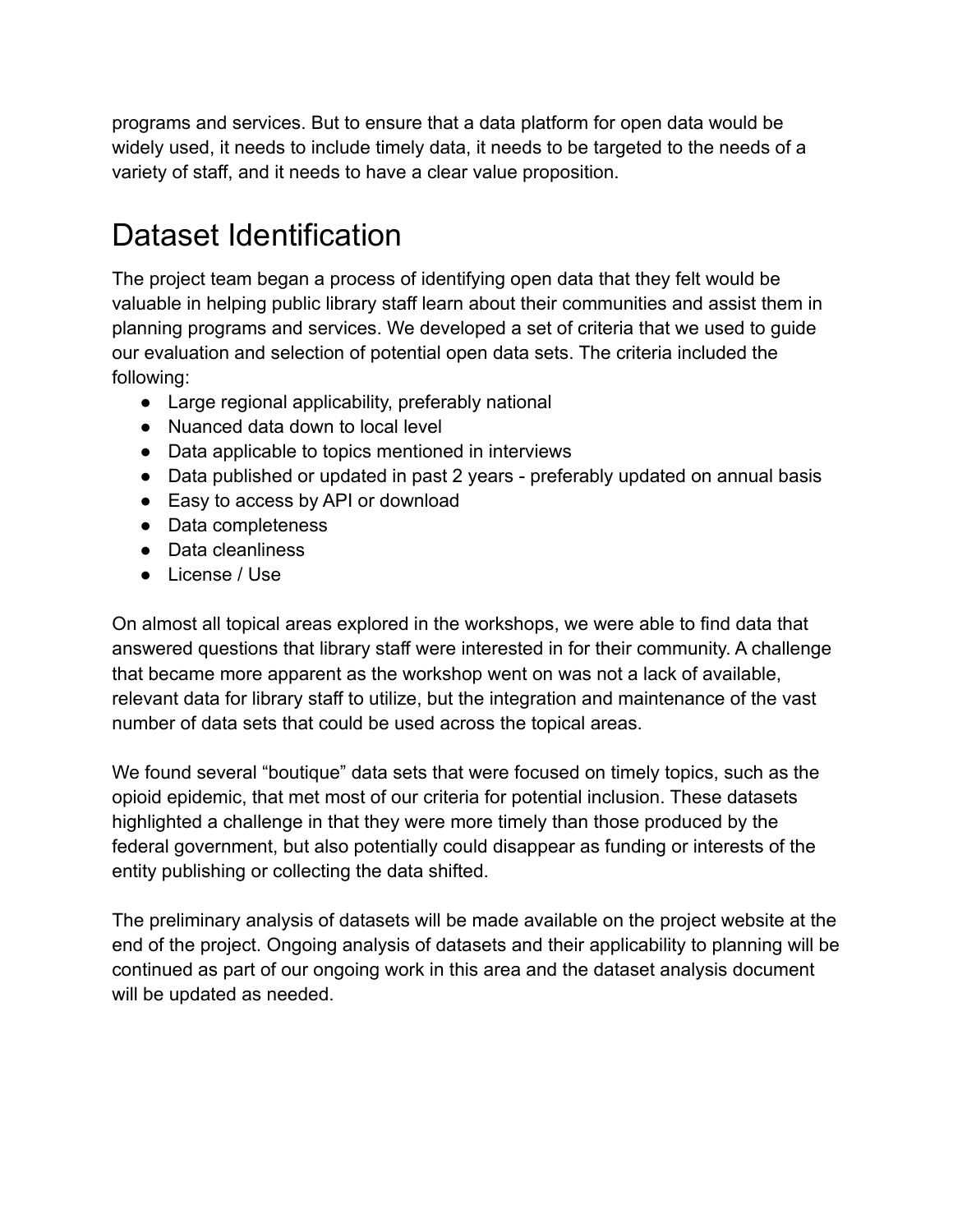# Next Steps

Our initial plan for next steps envisioned a detailed plan for moving directly into developing a data platform. Based on our interactions with participants, we realized doing so would be premature. The feedback we received from interview and workshop participants shaped our potential path forward and led us to realize that further engagement and learning were needed before development begins to ensure a successful data platform emerges from that process.

Our plan for that further engagement and learning was outlined in our proposal for a 3-year National Leadership grant that we submitted to IMLS. The proposal builds on what we have learned, is structured to address gaps in our knowledge while continuing our effective engagement strategy with library staff, and will provide useful experiences and skills to MLIS students. The proposal includes multiple phases that seek to address some of the challenges identified in our planning grant related to the use of open data by library staff.

Our first phase involves further analysis of relevant open datasets, existing open data platforms, and the development of geospatial datasets that will enable flexible community analysis related to legal or library-determined service areas. These curated datasets, platforms, and geospatial resources will be made available to all public libraries and supporting organizations, such as state libraries, library associations, and academic researchers.

These resources will also serve as a foundation for our next phase which is focused on creating curricular resources that can be utilized in MLIS programs to teach GIS and community analysis skills utilizing open data resources. These curricular resources will also be made available to the broader audience of professional development and continuing education providers so that they can provide training opportunities to existing library staff who are interested in this topic. The curricular packages would be created in collaboration with staff from other institutions and organizations that are interested in professional development within the library field. We know that while we can reach MLIS students effectively, it is only by making these resources freely available that we could hope to scale these efforts to the library field by their adoption by library associations, state libraries, and other groups who provide the bulk of continuing education to the field.

To ensure that the resources produced in our 2nd phase are relevant, we plan to provide opportunities for MLIS students to work directly with public library staff to apply the GIS and community analysis skills through directed research groups (or other types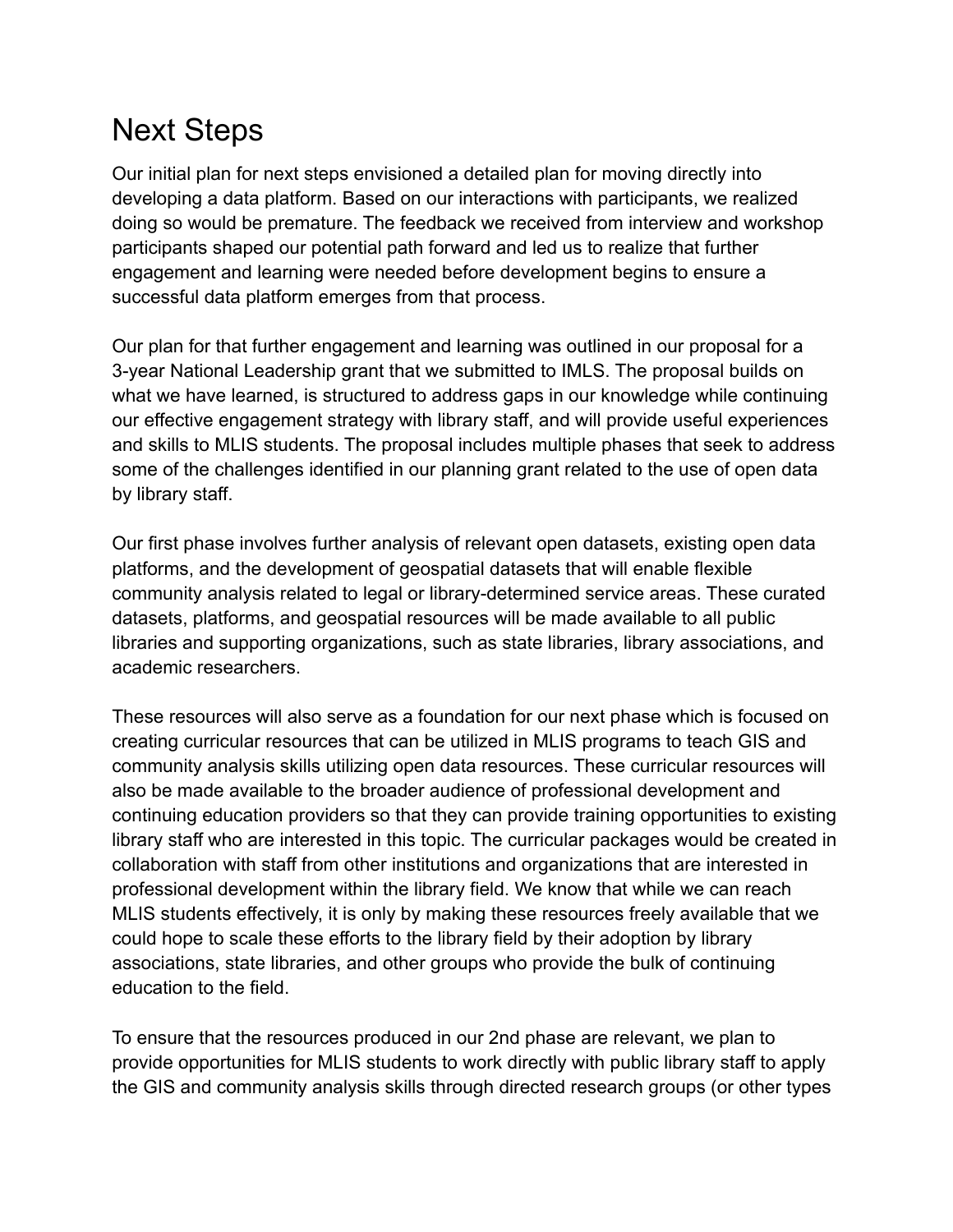of educational experiences). We envision that the collaborative experiences will continue to build our knowledge in two critical areas: 1) additional use cases for the value of open data to public library staff; and 2) an increased understanding of the process by which public library staff plan programs and services. The collaborations will also create useful prototypes that can then be refined to address the interconnected nature of challenges that exist in communities as expressed by the participants.

We also expect that if we are able to successfully demonstrate the value of open data to public library staff that there will be additional online and in-person opportunities for additional training by ourselves. These could take the form of in-depth training that mirror successful initiatives around data, like the Research Institute for Public Libraries (RIPL) or the Software Carpentry models for teaching skills through community involvement.

Regardless of the decision regarding further funding support from IMLS or other sources, we have already planned to continue this work with a directed research seminar in the 2022 Winter Quarter at the iSchool. The research seminar will focus on geospatial data and will be our initial efforts around furthering the objectives of our planning grant. We feel that this area of research holds great potential for public libraries and are excited to continue our collaboration with public library staff and build new relationships with MLIS students to prepare them for future careers.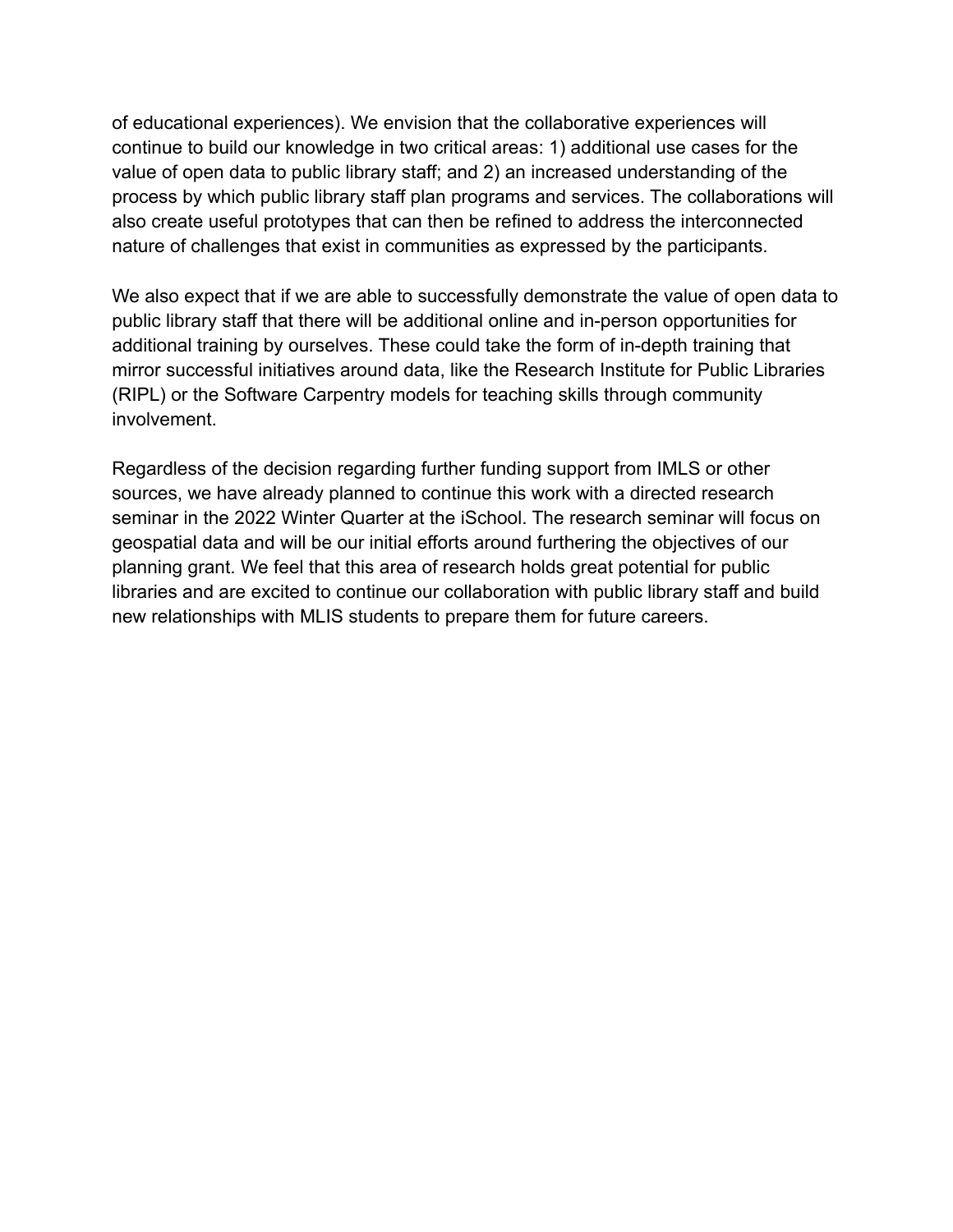# Appendix A

## Interview Questions for Public Library Staff Participants

- 1. Can you please describe your role at your organization?
- 2. Do you work at more than one physical location? If yes, how many locations do you currently work at?
- 3. Do you participate in program or service development or implementation? If so, What programs have you participated in developing or implementing in the past two years?
- 4. How did you or your colleagues choose these particular programs and services?
- 5. Do you currently work with partners to deliver any of these programs or services?
	- a. Prompt: For example, a library may partner with the local fire department to host a fire safety event.
	- b. Potential Follow-Up: Were any of these programs and services determined to be priorities because of elected officials priorities or partner priorities (e.g. they reached out to the library for help with implementation)?
- 6. What information do you seek when planning a new program or service?
- 7. What do you wonder about your library's community?
	- a. Prompt: What information would you like to know about the community?
- 8. What opportunities and what challenges are you seeing in your library's community right now?
	- a. Prompt: You talked about challenges / opportunities could you tell us more about challenges / opportunities?
	- b. Potential Follow-Up: Do you see these changing in the next couple years or are these typical?
	- c. Potential Follow-Up: What opps/challenges have you seen in the past two years?
- 9. Where do you turn for information when you want to find out something about your community?
	- a. Prompt: Do you have specific examples?
- 10.Have you looked for data or information about your community that you weren't able to find?
	- a. Prompt: Do you have specific examples?
- 11. Can we follow up with you if we have further questions?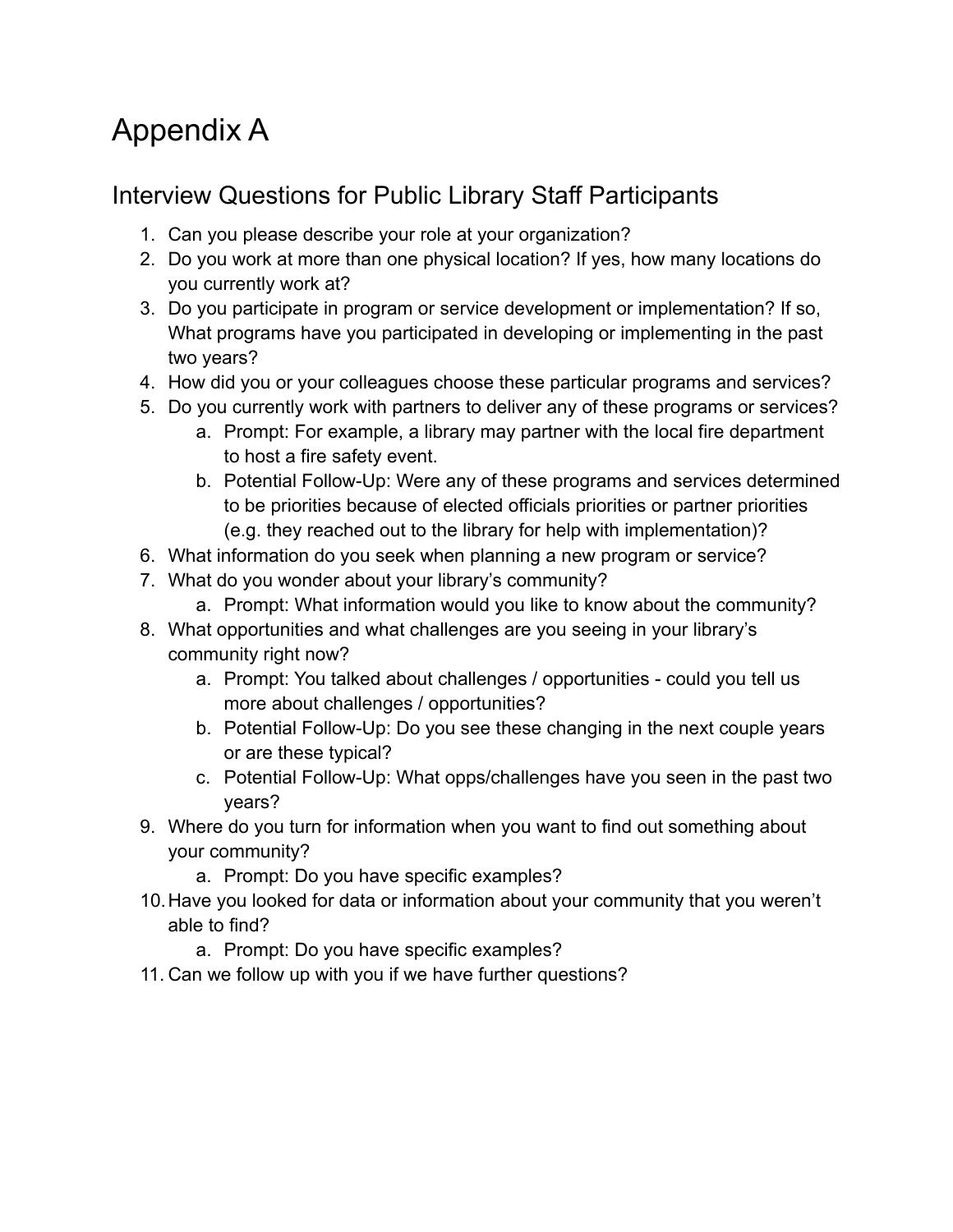# Appendix B

## Questions Provided to Workshop Participants

| <b>Demographics</b>                                                                                   |
|-------------------------------------------------------------------------------------------------------|
| <b>Question</b>                                                                                       |
| What is the average commute time for people in my library's community?                                |
| What is the rate of home rental vs. home ownership in my library's community?                         |
| What are the levels of educational attainment in my library's community?                              |
| What is the income inequality in my library's community?                                              |
| What is the unemployment rate in my library's community?                                              |
| How many people are lacking health insurance in my library's community?                               |
| What languages are spoken in the homes in my library's community?                                     |
| Are there veterans in my library's community?                                                         |
| What types of households make up my library's community? (eg - single, married, w/o<br>kids, w/ kids) |
| What is the school enrollment in my library's community?                                              |
| How many people with disabilities are in my library's community?                                      |
| How many building permits were issued last year in my library's community?                            |
| How do the upward mobility rates in my library's community compare to surrounding<br>areas?           |
| How many school-age children in poverty reside in my library's community?                             |
| How are income-level demographics changing in my library's community?                                 |
| How are race & ethnicity demographics changing in my library's community?                             |
|                                                                                                       |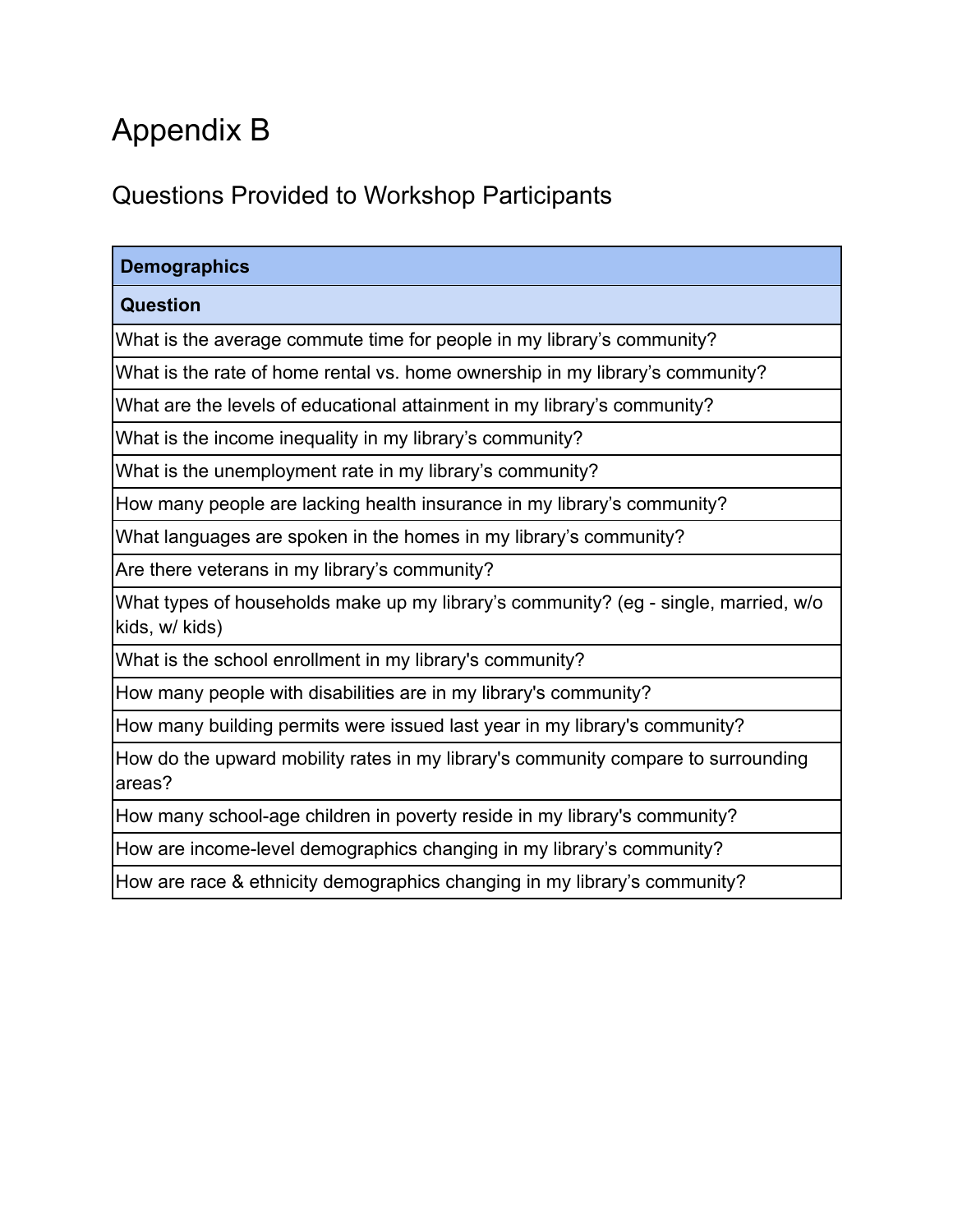## **Digital Equity**

#### **Question**

Who has access to a computer at home in my library's community?

Who has broadband at home in my library's community?

Who has access to broadband in my library's community?

Who relies on a smartphone for their primary internet connectivity in the community?

Do people access the internet at public places at a higher rate in my state versus others?

What types of online activities do people in my state do the most? (e.g searching for a job online or taking classes or participating in job training online)

Which age groups do online activity X (example) the most?

Which areas of my community have the lowest rate of broadband subscriptions?

How do the internet speeds in my community compare to state / national averages?

How knowledgeable are my library's community members about online privacy?

What is the level of digital literacy in my library's community?

Are there specific groups of people in my library's community who could benefit from digital literacy skills training?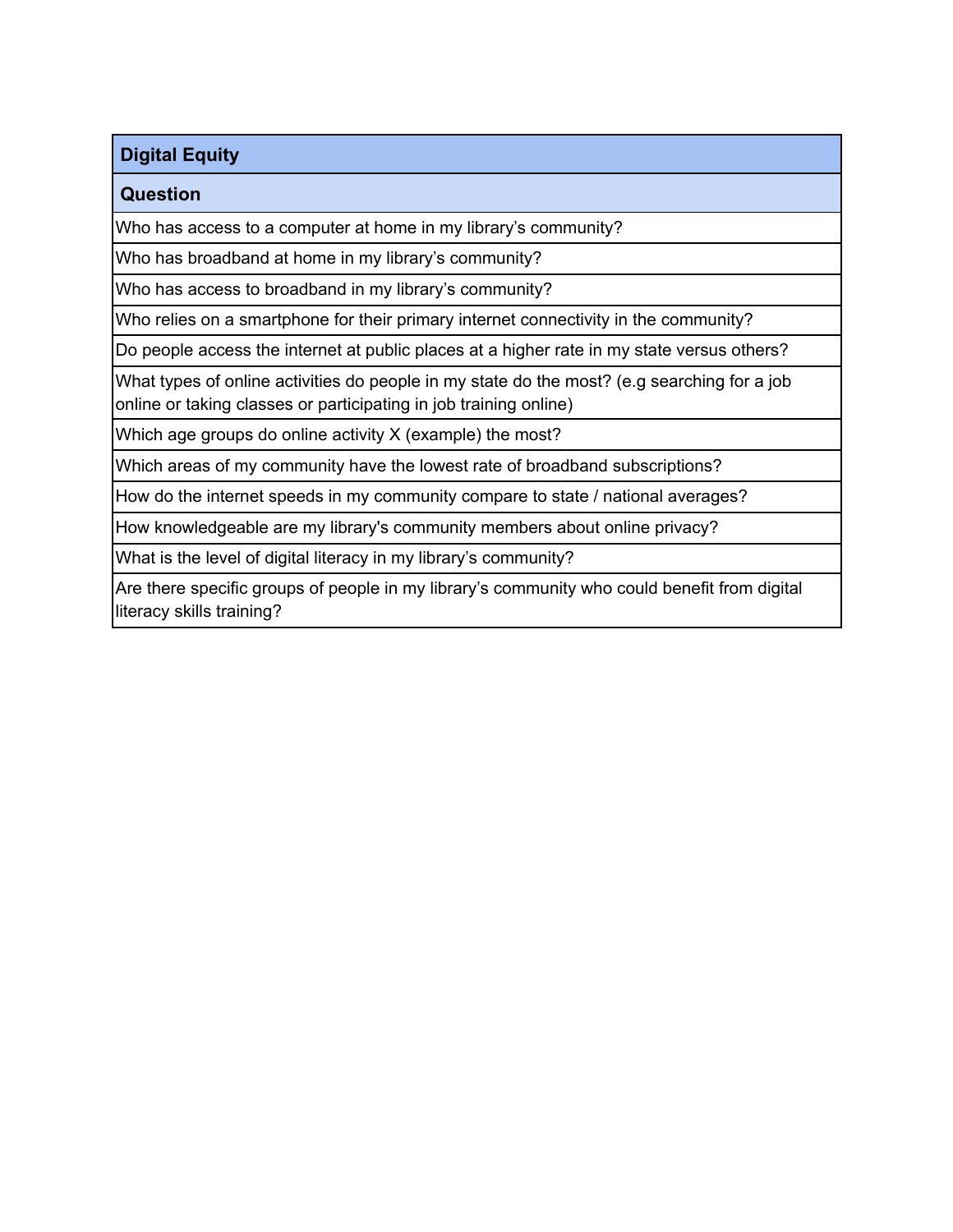### **Economic Opportunity**

#### **Question**

What are the major employment sectors in my library's community?

What jobs will be available in the future in my library's community?

What jobs pay the most in my library's community?

What skills do I need for X job and where can I gain those skills in the community?

What is the best idea for a small business (based on demand) in my library's community?

What are the demographics of the workforce in my library's community?

How many businesses filed for bankruptcy last year in my library's community?

What are the unemployment rates in my library's community?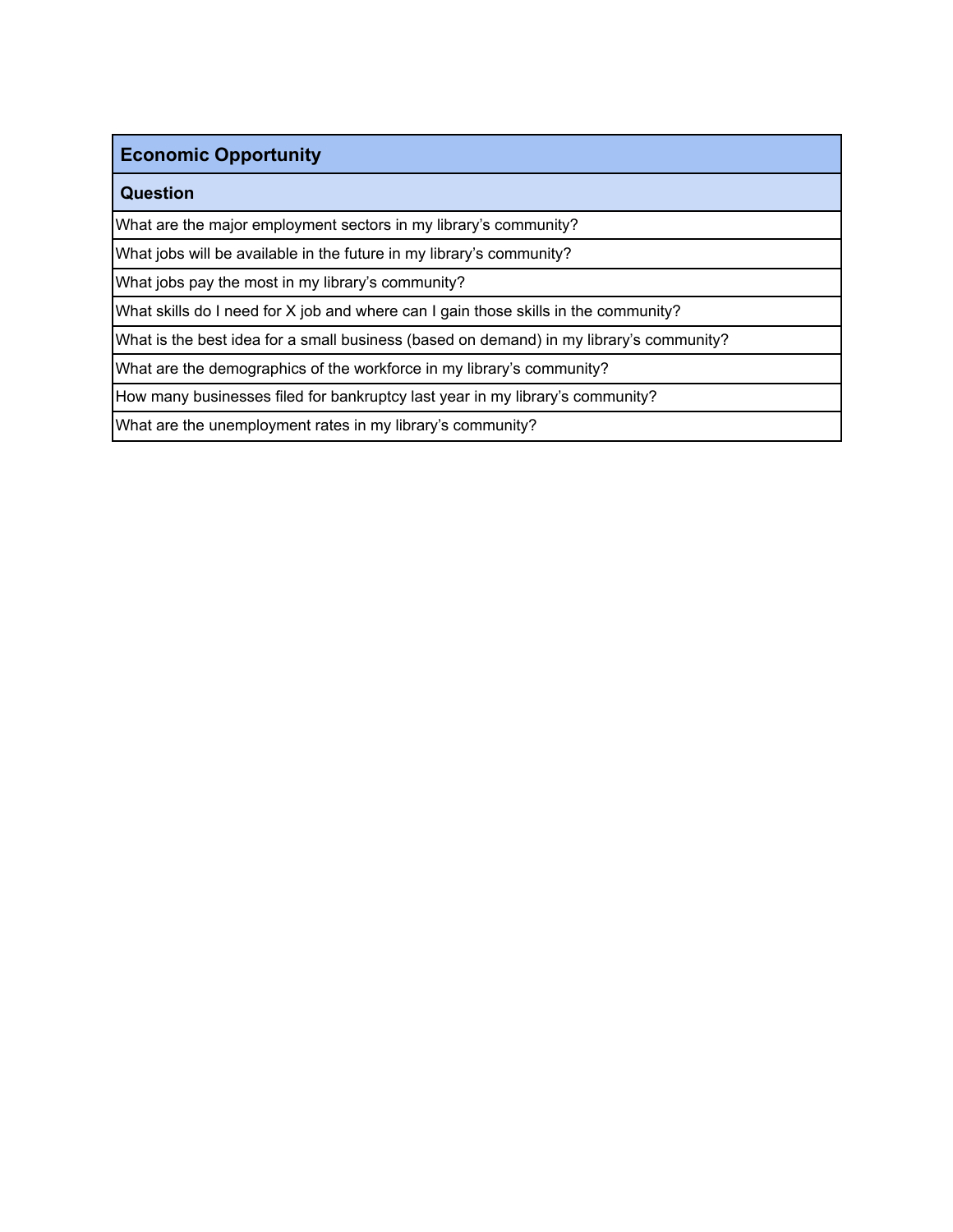#### **Food & Nutrition**

#### **Question**

Do library community members suffer from food scarcity?

How does my library community compare to others in terms of access to healthy food?

Are there specific populations in the community that are at greater risk for food scarcity?

How many children are food insecure in my library's community?

How many community members are food insecure and yet don't qualify for nutrition programs?

What percentage of my community is able to maintain a healthy diet?

Are there specific health issues in my community linked to diet (e.g. diabetes or obesity)?

What are the levels of physical activity across my community?

How many households may face transportation challenges in accessing healthy food?

Do certain segments of the community have lower access to healthy food?

Does my community spend more on restaurant food than other communities?

How many K-12 students in my library's community are eligible for free or reduced meals?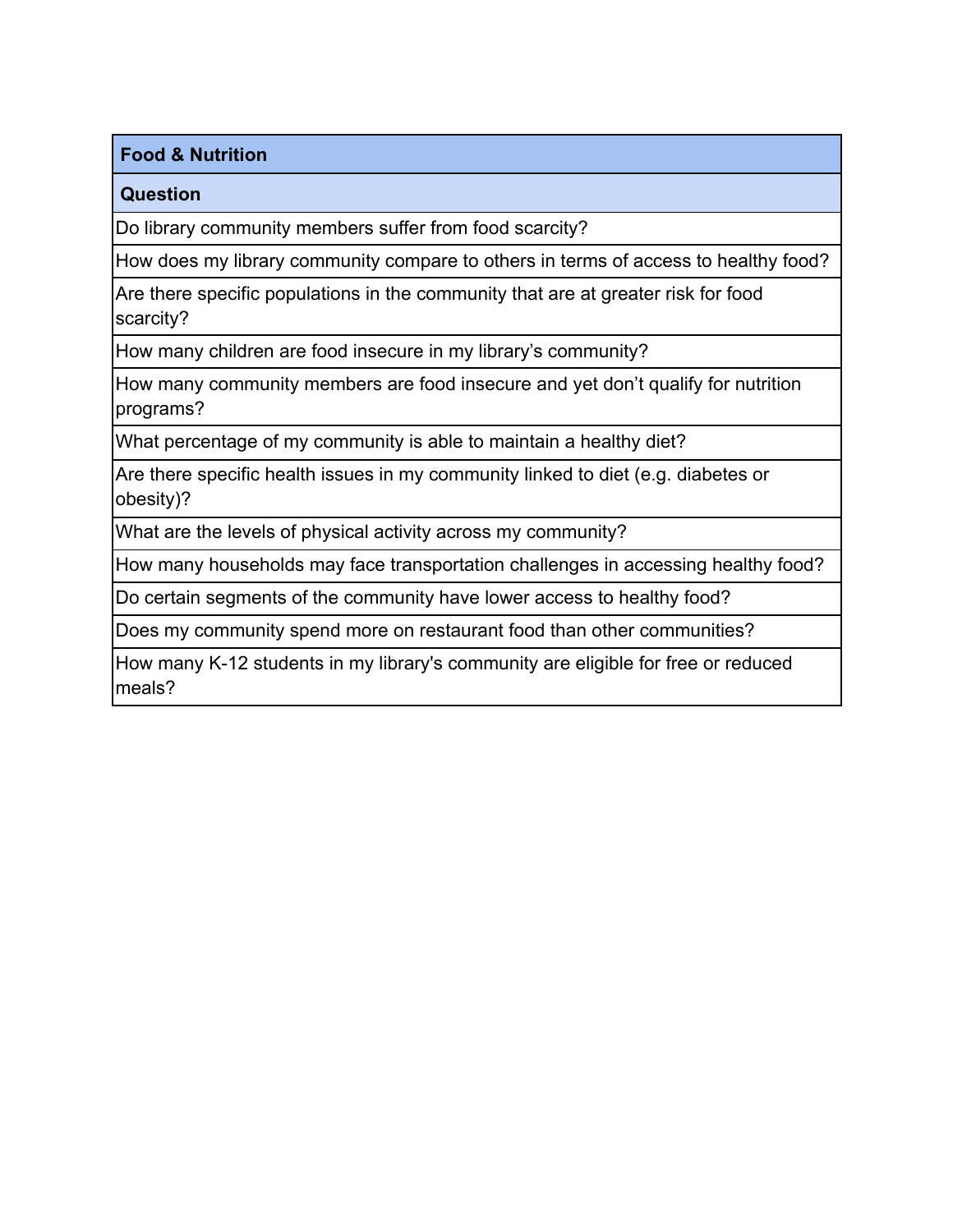# Appendix C

# Questions Generated by Workshop Participants

| <b>Employment</b>                                                                                                                                                                                                                            |
|----------------------------------------------------------------------------------------------------------------------------------------------------------------------------------------------------------------------------------------------|
| <b>Question</b>                                                                                                                                                                                                                              |
| How many people in the community are underemployed and unemployed vs<br>employed?                                                                                                                                                            |
| What do people identify as personal barriers to employment?                                                                                                                                                                                  |
| What are the migratory patterns in my community?<br>What percent of community workers are commuting in from elsewhere vs.<br>$\bigcirc$<br>community members commuting out for work?                                                         |
| What types of employment exist in the community?<br>Which industries?<br>$\circ$<br>What levels of employment?<br>О<br>How many small business owners and entrepreneurs?<br>O                                                                |
| What workforce development resources/organizations are available in the community?<br>How many are religious based vs. secular?<br>$\bigcirc$                                                                                                |
| Are we (the library) reaching the people in most need of employment resources and<br>services?                                                                                                                                               |
| How can the library be an institution of trust for seeking resources (when there might<br>be a stigma around using other public services) but not duplicate services that already<br>exist?                                                  |
| What shifts are people working? (When do people have free time?)                                                                                                                                                                             |
| What new industries are coming into the community and/or growing?<br>What are the industry trends?<br>$\circlearrowright$                                                                                                                    |
| What types of non-traditional jobs do people engage in?<br>Are there jobs or non-traditional industries that focus on a trade or barter system?<br>O<br>What groups in the community are relying on alternative systems of trade?<br>$\circ$ |
| What languages should programs/services be offered in?                                                                                                                                                                                       |
| What languages do those who are seeking help with job searches speak?                                                                                                                                                                        |
| How many people are under employed due to a non-US professional accreditation?                                                                                                                                                               |
| Does uniformed security have an impact on attendance/participation in employment                                                                                                                                                             |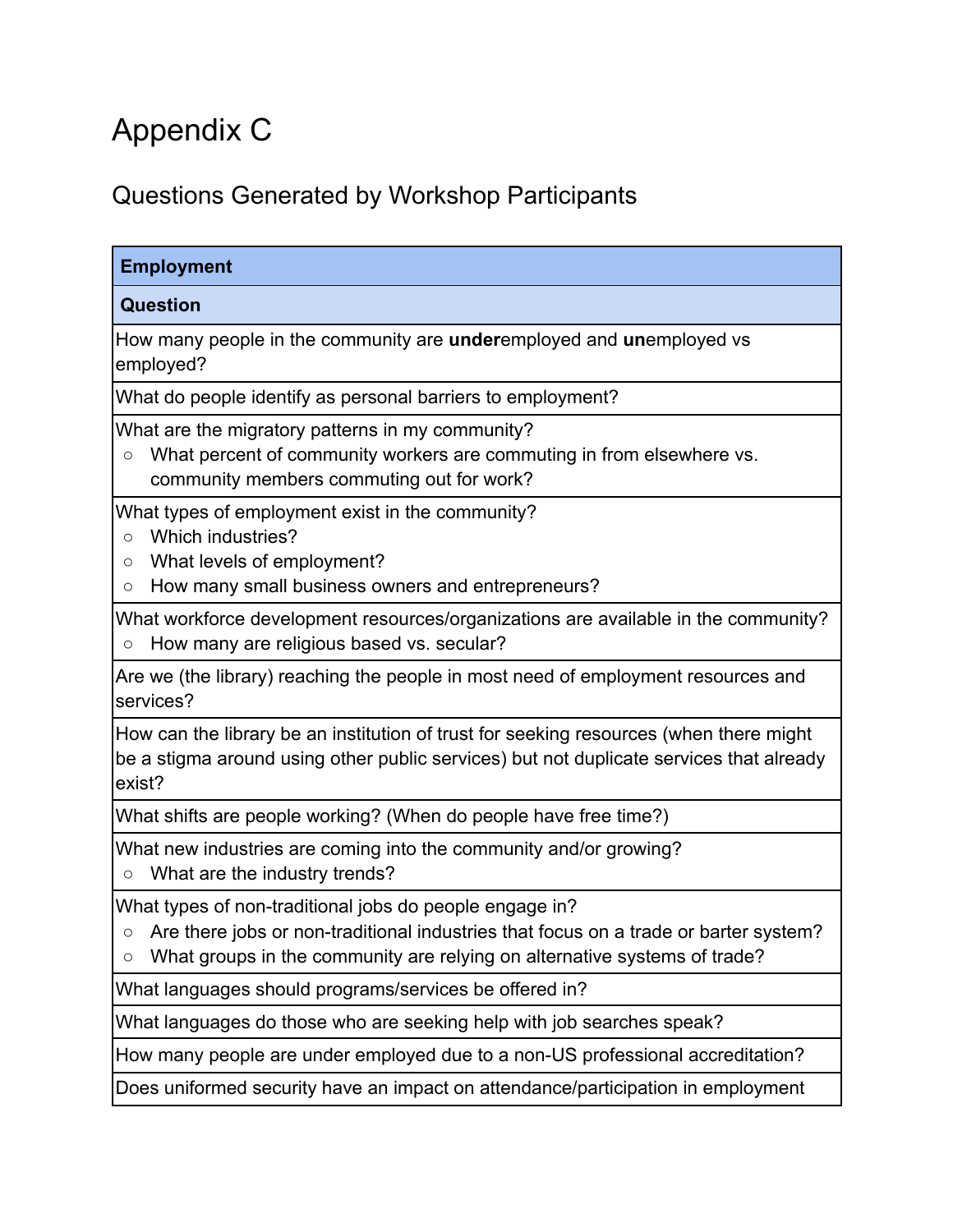related services (or any other services)?

Are we duplicating services that other organizations in the community are already offering?

What is the best way to provide services (e.g. we tried a group learning environment and didn't feel it was successful)?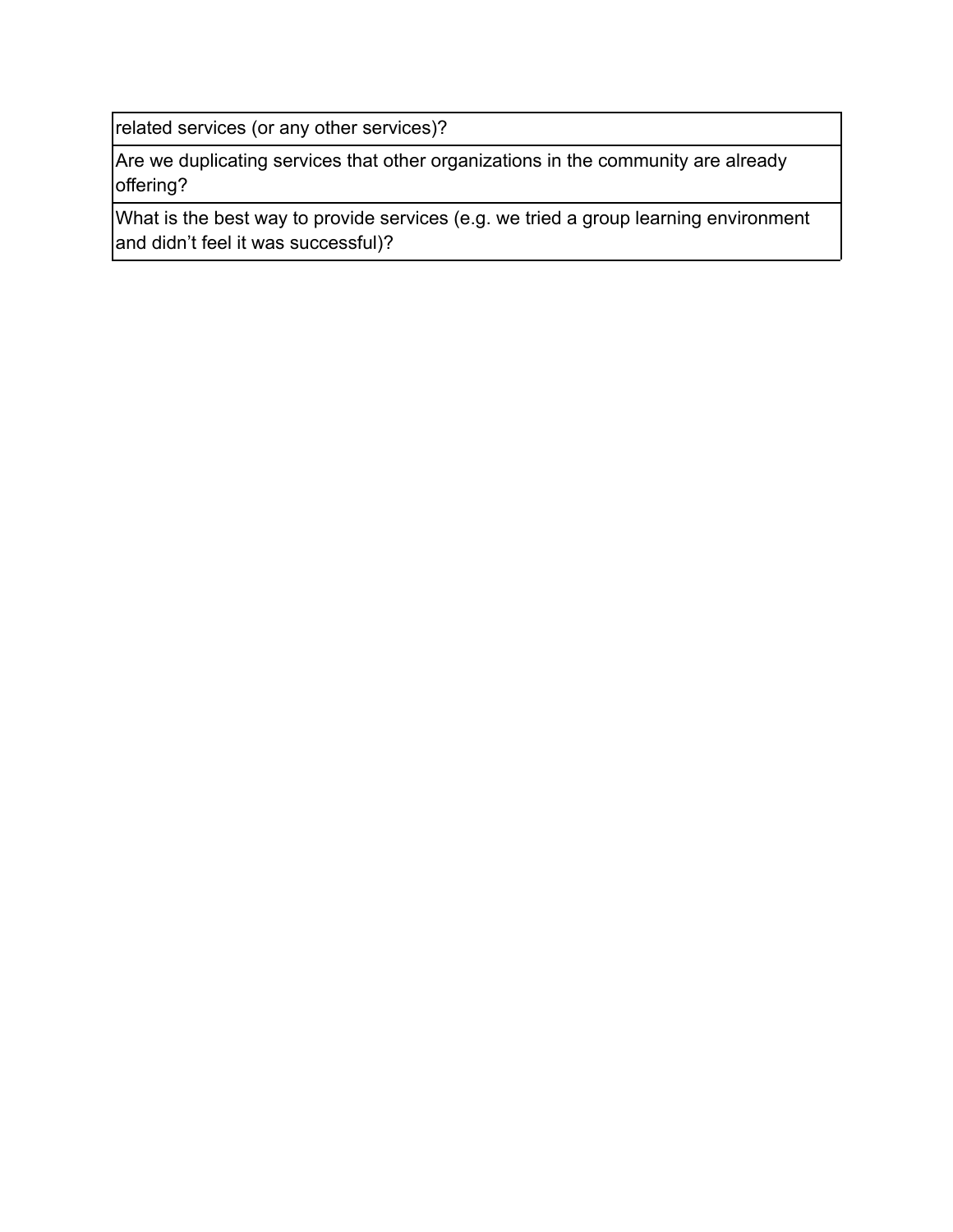## **Children/Youth & Education (Pre-K thru 12)**

### **Question**

What capacity level do parents have to engage in their children's education?

○ Do we plan programs directly for kids or go through parents or educate parents?

How many students are bilingual? What bilingual education environments exist?

What are specific cultural expectations of the parental role?

○ For example, what services would the Latinx parent community want and embrace?

What is the status of digital access for children, especially when faced with the challenge of switching to a virtual learning environment?

How difficult was it to shift to a virtual learning environment?

How did the lack of access to school lunches affect children?

What is the level of digital literacy of children/families in the community?

What types of education exist (e.g. is the local school high in tech education but low in arts education)?

Can we partner with other organizations to offer employment / learning opportunities (spark) / internships?

What opportunities exist for youth - volunteer, service learning, place-based learning?

What after-school or out-of-school time programs exist in the area?

What are the atypical learning environments available (e.g. parks, etc.)?

Who is available as an educational consultant (e.g. wildlife and fisheries public outreach / education programming)?

How are children being educated (homeschool, private school, public school, other)?

What equipment is most useful to include in a makerspace?

How can the library help with the (non-four-year college) post-secondary educational opportunities such as technical degrees, 2-year programs, apprenticeships?

What organization could the library partner with on grant opportunities?

How can we provide services equitably to a diverse population?

How many children are unhoused?

How many children serve as language interpreters for their families?